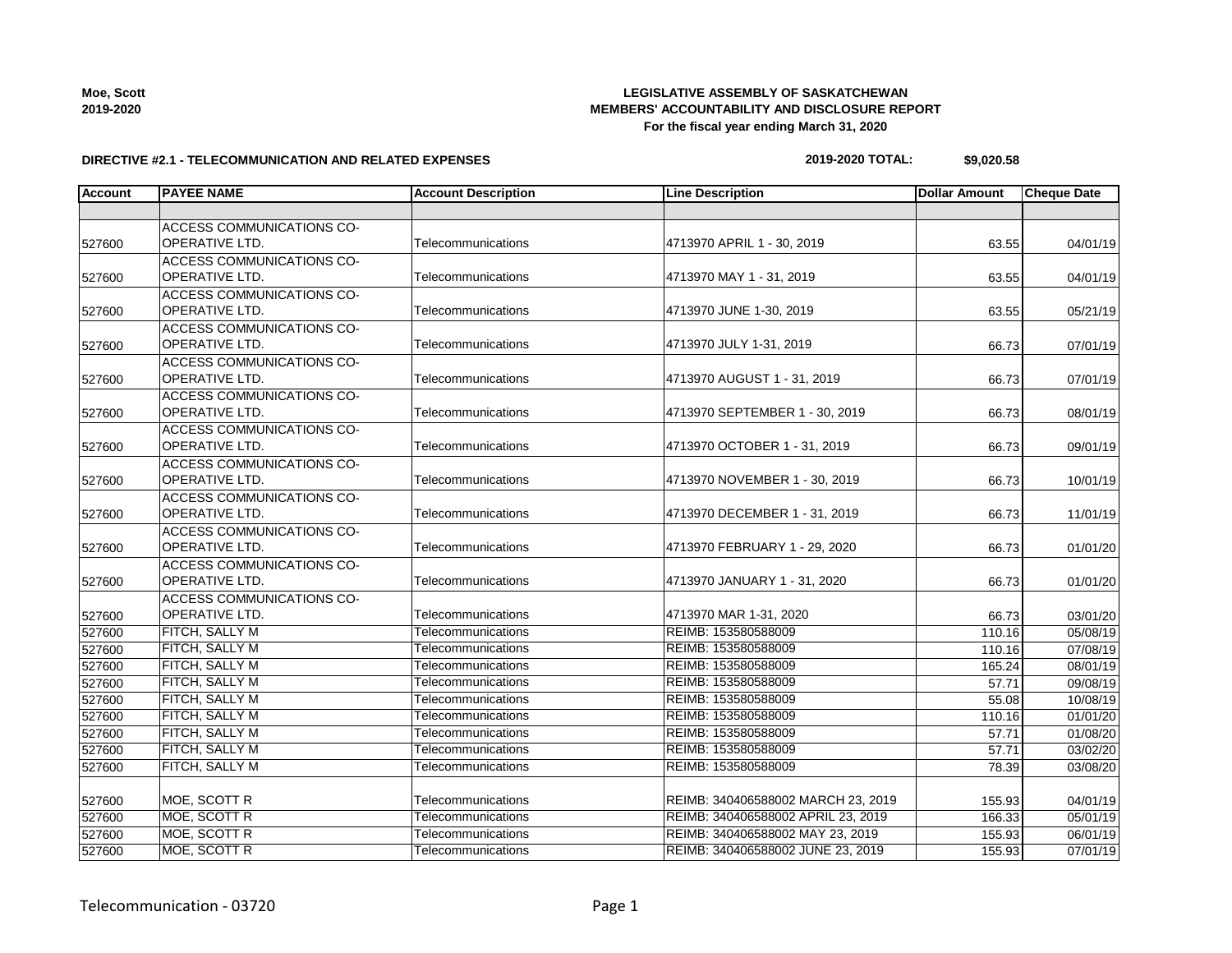| <b>Account</b> | <b>PAYEE NAME</b> | <b>Account Description</b>         | <b>Line Description</b>              | <b>Dollar Amount</b> | <b>Cheque Date</b>    |
|----------------|-------------------|------------------------------------|--------------------------------------|----------------------|-----------------------|
| 527600         | MOE, SCOTT R      | Telecommunications                 | REIMB: 340406588002 JULY 23, 2019    | 155.93               | 08/01/19              |
|                |                   |                                    |                                      |                      |                       |
| 527600         | MOE, SCOTT R      | Telecommunications                 | REIMB: 340406588002 AUGUST 23, 2019  | 155.93               | 10/01/19              |
|                |                   |                                    | REIMB: 340406588002 SEPTEMBER 23,    |                      |                       |
| 527600         | MOE, SCOTT R      | Telecommunications                 | 2019                                 | 155.93               | 11/01/19              |
|                |                   |                                    |                                      |                      |                       |
| 527600         | MOE, SCOTT R      | Telecommunications                 | REIMB: 340406588002 OCTOBER 23, 2019 | 399.03               | 11/01/19              |
|                |                   |                                    | REIMB: 340406588002 DECEMBER 23,     |                      |                       |
| 527600         | MOE, SCOTT R      | Telecommunications                 | 2019                                 | 222.53               | 01/01/20              |
| 527600         | MOE, SCOTT R      | Telecommunications                 | REIMB:340406588002 JAN 23, 2020      | 239.18               | 03/02/20              |
| 527600         | MOE, SCOTT R      | Telecommunications                 | REIMB: 340406588002 FEB 23, 2020     | 179.23               | 03/06/20              |
|                |                   |                                    |                                      |                      |                       |
| 527600         | MOE, SCOTT R      | Telecommunications                 | REIMB: 340406588002 MARCH 23, 2020   | 155.93               | 03/23/20              |
| 527600         | <b>SASKTEL</b>    | Telecommunications                 | 911603099004 APR 25 2019             | 416.76               | $\overline{05/01/19}$ |
| 527600         | <b>SASKTEL</b>    | Telecommunications                 | 911603099004 MAY 25, 2019            | 418.11               | 06/01/19              |
| 527600         | <b>SASKTEL</b>    | Telecommunications                 | 911603099004 JUNE 25, 2019           | 428.42               | $\overline{07/01/19}$ |
| 527600         | <b>SASKTEL</b>    | Telecommunications                 | 911603099004 JULY 25, 2019           | 423.90               | 08/01/19              |
| 527600         | <b>SASKTEL</b>    | Telecommunications                 | 911603099004 AUGUST 25, 2019         | 430.88               | 09/01/19              |
| 527600         | <b>SASKTEL</b>    | Telecommunications                 | 911603099004 SEPTEMBER 25, 2019      | 437.73               | 10/01/19              |
| 527600         | <b>SASKTEL</b>    | Telecommunications                 | 911603099004 OCTOBER 25, 2019        | 436.53               | 11/01/19              |
| 527600         | <b>SASKTEL</b>    | Telecommunications                 | 911603099004 NOVEMBER 25, 2019       | 426.74               | 12/01/19              |
| 527600         | <b>SASKTEL</b>    | Telecommunications                 | 911603099004 DECEMBER 25, 2019       | 422.55               | 01/01/20              |
| 527600         | <b>SASKTEL</b>    | Telecommunications                 | 911603099004 FEB 25, 2020            | 437.36               | 03/01/20              |
| 527600         | <b>SASKTEL</b>    | Telecommunications                 | 911603099004 JAN 25, 2020            | 428.94               | 03/01/20              |
| 530600         | <b>SASKTEL</b>    | Placement - Tender Ads             | 911603099004 APR 25 2019             | 33.00                | 05/01/19              |
| 530600         | <b>SASKTEL</b>    | Placement - Tender Ads             | 911603099004 MAY 25, 2019            | 33.00                | 06/01/19              |
| 530600         | <b>SASKTEL</b>    | Placement - Tender Ads             | 911603099004 JUNE 25, 2019           | 33.00                | 07/01/19              |
| 530600         | <b>SASKTEL</b>    | Placement - Tender Ads             | 911603099004 JULY 25, 2019           | 33.00                | 08/01/19              |
| 530600         | <b>SASKTEL</b>    | Placement - Tender Ads             | 911603099004 AUGUST 25, 2019         | 23.82                | 09/01/19              |
| 530600         | <b>SASKTEL</b>    | Placement - Tender Ads             | 911603099004 SEPTEMBER 25, 2019      | 33.00                | 10/01/19              |
| 530600         | <b>SASKTEL</b>    | Placement - Tender Ads             | 911603099004 OCTOBER 25, 2019        | 33.00                | 11/01/19              |
| 530600         | <b>SASKTEL</b>    | Placement - Tender Ads             | 911603099004 NOVEMBER 25, 2019       | 36.00                | 12/01/19              |
| 530600         | <b>SASKTEL</b>    | Placement - Tender Ads             | 911603099004 DECEMBER 25, 2019       | 36.00                | 01/01/20              |
| 530600         | <b>SASKTEL</b>    | Placement - Tender Ads             | 911603099004 FEB 25, 2020            | 36.00                | 03/01/20              |
| 530600         | <b>SASKTEL</b>    | Placement - Tender Ads             | 911603099004 JAN 25, 2020            | 36.00                | 03/01/20              |
| 555000         | MOE, SCOTT R      | <b>Other Material and Supplies</b> | <b>REIMB: PHONE CASE</b>             | 55.49                | 05/04/19              |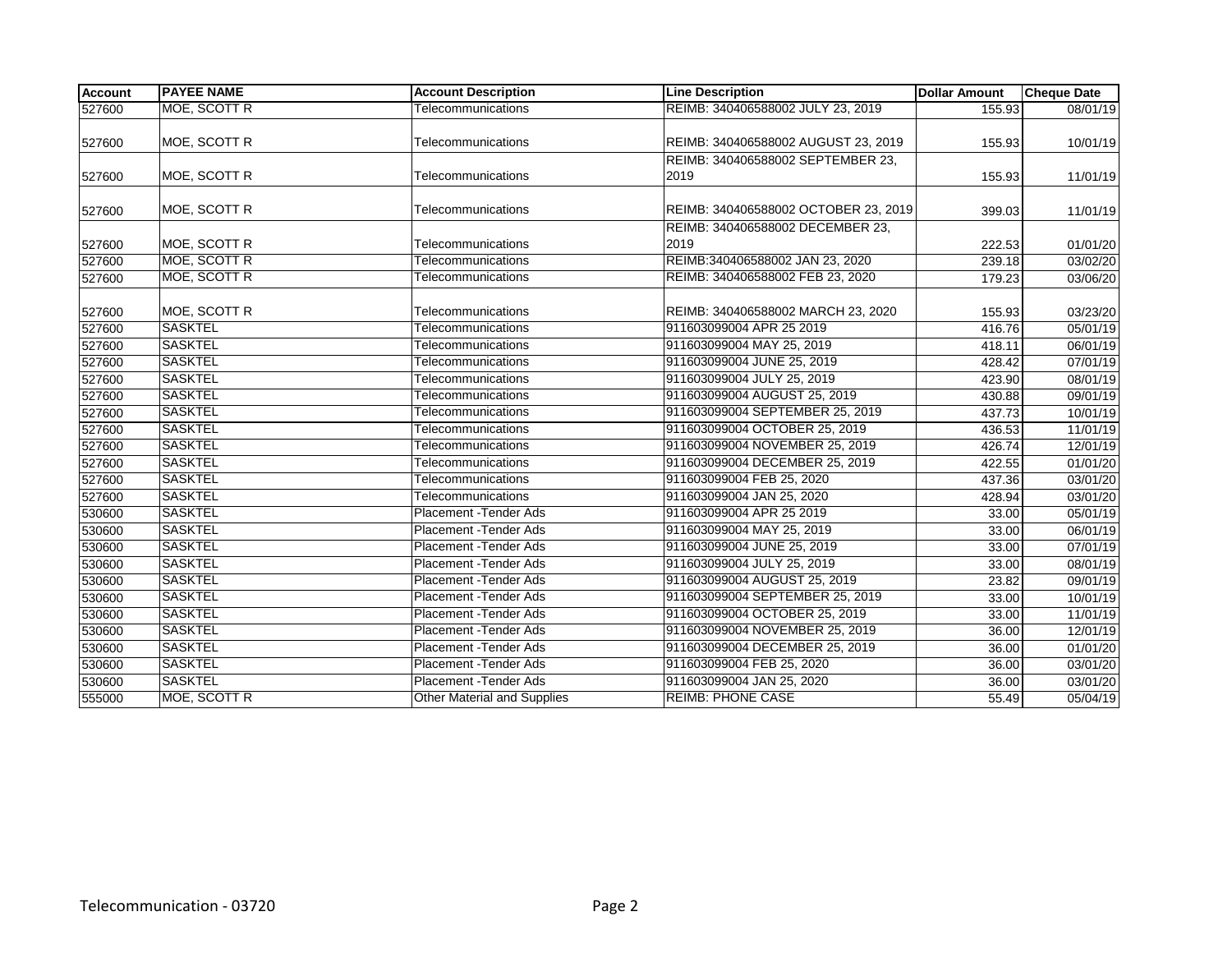**2019-2020**

## **LEGISLATIVE ASSEMBLY OF SASKATCHEWAN MEMBERS' ACCOUNTABILITY AND DISCLOSURE REPORT For the fiscal year ending March 31, 2020**

# **DIRECTIVE #3.1 - MLA TRAVEL AND LIVING EXPENSES**

# $2019 - 2020$  TO

| TAL: | \$25,927.21 |
|------|-------------|
|      |             |

| <b>Account</b> | <b>PAYEE NAME</b>                                          | <b>Account Description</b>  | <b>Line Description</b>                            | <b>Dollar Amount</b> | <b>Cheque Date</b> |
|----------------|------------------------------------------------------------|-----------------------------|----------------------------------------------------|----------------------|--------------------|
|                |                                                            |                             |                                                    |                      |                    |
| 541900         | ENTERPRISE RENT-A-CAR CANADA LTD. Elected Rep -Travel      |                             | MLA TRAVEL - HON. SCOTT MOE                        | 640.94               | 05/01/19           |
| 541900         | MINISTER OF FINANCE-MINISTRY OF<br><b>CENTRAL SERVICES</b> | <b>Elected Rep - Travel</b> | APRIL 2019 CVA                                     | 13.84                | 06/01/19           |
| 541900         | MINISTER OF FINANCE-MINISTRY OF<br><b>CENTRAL SERVICES</b> | <b>Elected Rep - Travel</b> | <b>MAY 2019 CVA</b>                                | 576.75               | 07/01/19           |
| 541900         | MINISTER OF FINANCE-MINISTRY OF<br><b>CENTRAL SERVICES</b> | Elected Rep - Travel        | MLA CVA TRAVEL JUNE 2019                           | 64.82                | 08/01/19           |
| 541900         | MINISTER OF FINANCE-MINISTRY OF<br><b>CENTRAL SERVICES</b> | <b>Elected Rep - Travel</b> | CVA AUGUST 2019                                    | 135.38               | 10/01/19           |
| 541900         | MINISTER OF FINANCE-MINISTRY OF<br><b>CENTRAL SERVICES</b> | <b>Elected Rep - Travel</b> | OCTOBER 2019 CVA                                   | 184.70               | 11/20/19           |
| 541900         | MINISTER OF FINANCE-MINISTRY OF<br><b>CENTRAL SERVICES</b> | Elected Rep - Travel        | NOVEMBER 2019 CVA TRAVEL                           | 649.21               | 12/01/19           |
| 541900         | MINISTER OF FINANCE-MINISTRY OF<br><b>CENTRAL SERVICES</b> | <b>Elected Rep - Travel</b> | DEC 2019 MLA CVA TRAVEL                            | 21.12                | 02/01/20           |
| 541900         | MINISTER OF FINANCE-MINISTRY OF<br><b>CENTRAL SERVICES</b> | Elected Rep - Travel        | JAN 2020 MLA CVA TRAVEL                            | 415.69               | 02/19/20           |
| 541900         | MOE, SCOTT R                                               | Elected Rep - Travel        | APRIL 2019 MLA REGINA<br><b>ACCOMMODATIONS</b>     | 1,615.26             | 04/01/19           |
| 541900         | <b>MOE, SCOTT R</b>                                        | Elected Rep - Travel        | MLA TRAVEL APRIL 1 - 30, 2019                      | 1,340.25             | 05/01/19           |
| 541900         | MOE, SCOTT R                                               | <b>Elected Rep - Travel</b> | MLA TRAVEL MAY 1 - 16, 2019                        | 742.20               | 06/21/19           |
| 541900         | MOE, SCOTT R                                               | Elected Rep - Travel        | MAY 2019 MLA REGINA<br><b>ACCOMMODATIONS</b>       | 1,614.14             | 07/08/19           |
| 541900         | MOE, SCOTT R                                               | <b>Elected Rep - Travel</b> | JUNE 2019 MLA REGINA<br><b>ACCOMMODATIONS</b>      | 1,613.02             | 07/08/19           |
| 541900         | MOE, SCOTT R                                               | Elected Rep - Travel        | JULY 2019 MLA REGINA<br><b>ACCOMMODATIONS</b>      | 1,611.89             | 07/22/19           |
| 541900         | MOE, SCOTT R                                               | Elected Rep - Travel        | SEPTEMBER 2019 MLA REGINA<br><b>ACCOMMODATIONS</b> | 1,609.63             | 09/01/19           |
| 541900         | MOE, SCOTT R                                               | Elected Rep - Travel        | AUGUST 2019 MLA REGINA<br><b>ACCOMMODATIONS</b>    | 1,610.76             | 09/01/19           |
| 541900         | MOE, SCOTT R                                               | <b>Elected Rep - Travel</b> | MLA TRAVEL AUGUST 7 & 8, 2019                      | 456.20               | 09/13/19           |
| 541900         | MOE, SCOTT R                                               | Elected Rep - Travel        | OCTOBER 2019 MLA REGINA<br><b>ACCOMMODATIONS</b>   | 1,608.49             | 10/23/19           |
| 541900         | MOE, SCOTT R                                               | <b>Elected Rep - Travel</b> | MLA TRAVEL SEPTEMBER 28, 2019                      | 67.12                | 10/23/19           |
| 541900         | <b>MOE, SCOTT R</b>                                        | <b>Elected Rep - Travel</b> | MLA TRAVEL OCTOBER 4 - 31, 2019                    | 387.75               | 11/14/19           |

**Moe, Scott**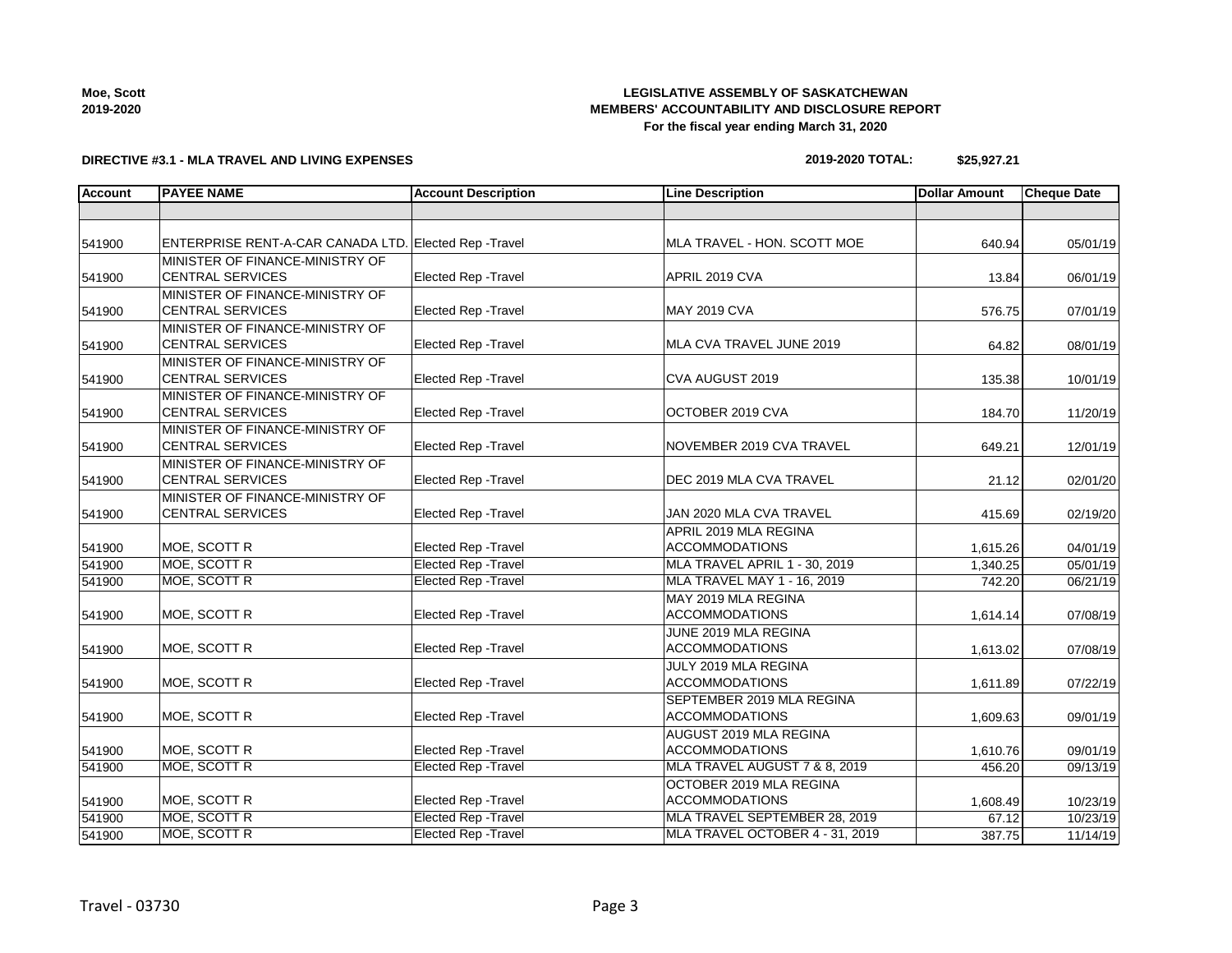| <b>Account</b> | <b>PAYEE NAME</b> | <b>Account Description</b>  | <b>Line Description</b>          | Dollar Amount | Cheque Date |
|----------------|-------------------|-----------------------------|----------------------------------|---------------|-------------|
|                |                   |                             | NOV 2019 MLA REGINA              |               |             |
| 541900         | MOE, SCOTT R      | <b>Elected Rep - Travel</b> | <b>ACCOMMODATIONS</b>            | 1,590.02      | 11/25/19    |
| 541900         | MOE, SCOTT R      | Elected Rep - Travel        | MLA TRAVEL NOVEMBER 18, 2019     | 9.69          | 11/28/19    |
| 541900         | MOE, SCOTT R      | <b>Elected Rep - Travel</b> | MLA TRAVEL NOVEMBER 3 - 28, 2019 | 944.70        | 12/04/19    |
|                |                   |                             | <b>IDEC 2019 MLA REGINA</b>      |               |             |
| 541900         | MOE, SCOTT R      | <b>Elected Rep - Travel</b> | <b>ACCOMMODATIONS</b>            | 1,588.89      | 12/09/19    |
| 541900         | MOE, SCOTT R      | Elected Rep - Travel        | MLA TRAVEL DEC 1-31, 2019        | 203.35        | 01/27/20    |
|                |                   |                             | JAN 2020 MLA REGINA              |               |             |
| 541900         | MOE, SCOTT R      | <b>Elected Rep - Travel</b> | <b>ACCOMMODATIONS</b>            | 1,642.16      | 01/27/20    |
|                |                   |                             | FEBRUARY 2020 MLA REGINA         |               |             |
| 541900         | MOE, SCOTT R      | <b>Elected Rep - Travel</b> | <b>ACCOMMODATIONS</b>            | 1,641.01      | 02/06/20    |
| 541900         | MOE, SCOTT R      | <b>Elected Rep - Travel</b> | MLA TRAVEL FEB 4, 2020           | 20.60         | 03/01/20    |
|                |                   |                             | MARCH 2020 MLA REGINA            |               |             |
| 541900         | MOE, SCOTT R      | <b>Elected Rep - Travel</b> | <b>ACCOMMODATIONS</b>            | 504.73        | 03/03/20    |
| 541900         | MOE, SCOTT R      | <b>Elected Rep - Travel</b> | MLA TRAVEL MARCH 2 - 18, 2020    | 802.90        | 03/31/20    |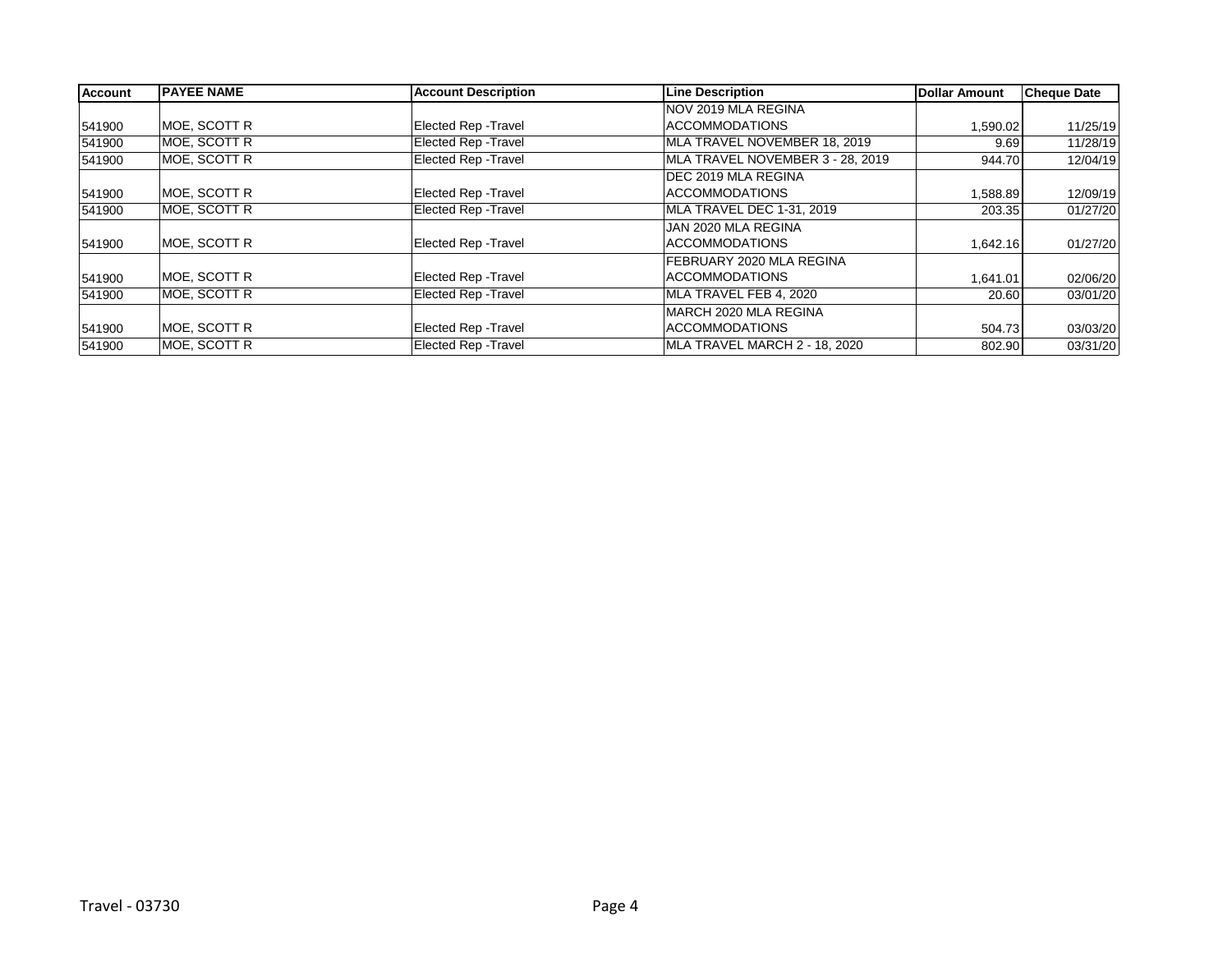**2019-2020**

## **LEGISLATIVE ASSEMBLY OF SASKATCHEWAN MEMBERS' ACCOUNTABILITY AND DISCLOSURE REPORT For the fiscal year ending March 31, 2020**

# **DIRECTIVE #4.1 - CONSTITUENCY SERVICE EXPENSES**

| \$52,389.11 |
|-------------|
|             |

| <b>Account</b> | <b>PAYEE NAME</b>                                          | <b>Account Description</b>                                                | <b>Line Description</b>               | <b>Dollar Amount</b> | <b>Cheque Date</b> |
|----------------|------------------------------------------------------------|---------------------------------------------------------------------------|---------------------------------------|----------------------|--------------------|
|                |                                                            |                                                                           |                                       |                      |                    |
| 522000         | MOE, RAE                                                   | Rent of Ground, Buildings and Other Space                                 | APRIL 2019 MLA OFFICE RENT            | 1,200.00             | 04/01/19           |
| 522000         | MOE, RAE                                                   | Rent of Ground, Buildings and Other Space   MAY 2019 MLA OFFICE RENT      |                                       | 1,200.00             | 04/12/19           |
| 522000         | MOE, RAE                                                   | Rent of Ground, Buildings and Other Space JUNE 2019 MLA OFFICE RENT       |                                       | 1,200.00             | 05/15/19           |
| 522000         | MOE, RAE                                                   | Rent of Ground, Buildings and Other Space JULY 2019 MLA OFFICE RENT       |                                       | 1,200.00             | 06/12/19           |
| 522000         | MOE, RAE                                                   | Rent of Ground, Buildings and Other Space   AUG 2019 MLA OFFICE RENT      |                                       | 1,200.00             | 08/01/19           |
| 522000         | MOE, RAE                                                   | Rent of Ground, Buildings and Other Space                                 | <b>SEPTEMBER 2019 MLA OFFICE RENT</b> | 1,200.00             | 08/14/19           |
| 522000         | MOE, RAE                                                   | Rent of Ground, Buildings and Other Space                                 | OCTOBER 2019 MLA OFFICE RENT          | 1,200.00             | 09/10/19           |
| 522000         | MOE, RAE                                                   | Rent of Ground, Buildings and Other Space                                 | NOVEMBER 2019 MLA OFFICE RENT         | 1,200.00             | 10/01/19           |
| 522000         | MOE, RAE                                                   | Rent of Ground, Buildings and Other Space   DECEMBER 2019 MLA OFFICE RENT |                                       | 1,200.00             | 11/05/19           |
| 522000         | MOE, RAE                                                   | Rent of Ground, Buildings and Other Space   JANUARY 2020 MLA OFFICE RENT  |                                       | 1,200.00             | 12/03/19           |
| 522000         | MOE, RAE                                                   | Rent of Ground, Buildings and Other Space   FEBURARY 2020 MLA OFFICE RENT |                                       | 1,200.00             | 01/02/20           |
| 522000         | MOE, RAE                                                   | Rent of Ground, Buildings and Other Space                                 | MARCH 2020 MLA OFFICE RENT            | 1,200.00             | 02/07/20           |
| 522200         | MINISTER OF FINANCE-MINISTRY OF<br><b>CENTRAL SERVICES</b> | <b>Rent of Photocopiers</b>                                               | <b>COPIER CHARGES</b>                 | 100.00               | 01/01/20           |
| 522200         | <b>SUCCESS OFFICE SYSTEMS</b>                              | Rent of Photocopiers                                                      | <b>COPIER CHARGES</b>                 | 125.55               | 04/01/19           |
| 522200         | <b>SUCCESS OFFICE SYSTEMS</b>                              | Rent of Photocopiers                                                      | <b>COPIER CHARGES</b>                 | 123.61               | 05/01/19           |
| 522200         | <b>SUCCESS OFFICE SYSTEMS</b>                              | <b>Rent of Photocopiers</b>                                               | <b>COPIER CHARGES</b>                 | 134.05               | 07/01/19           |
| 522200         | <b>SUCCESS OFFICE SYSTEMS</b>                              | <b>Rent of Photocopiers</b>                                               | COPIER CHARGES                        | 154.84               | 07/04/19           |
| 522200         | <b>SUCCESS OFFICE SYSTEMS</b>                              | Rent of Photocopiers                                                      | <b>COPIER CHARGES</b>                 | 9.55                 | 08/01/19           |
| 522200         | <b>TOSHIBA OF CANADA LTD.</b>                              | Rent of Photocopiers                                                      | <b>COPIER CHARGES</b>                 | 115.05               | 08/07/19           |
| 522200         | <b>TOSHIBA OF CANADA LTD.</b>                              | Rent of Photocopiers                                                      | <b>COPIER CHARGES</b>                 | 115.05               | 10/01/19           |
| 522200         | TOSHIBA OF CANADA LTD.                                     | Rent of Photocopiers                                                      | <b>COPIER CHARGES</b>                 | 188.82               | 10/08/19           |
| 522200         | TOSHIBA OF CANADA LTD.                                     | Rent of Photocopiers                                                      | <b>COPIER CHARGES</b>                 | 131.02               | 11/07/19           |
| 522200         | TOSHIBA TEC CANADA BUSINESS<br>SOLUTIONS INC               | Rent of Photocopiers                                                      | <b>COPIER CHARGES</b>                 | 115.05               | 01/01/20           |

**Moe, Scott**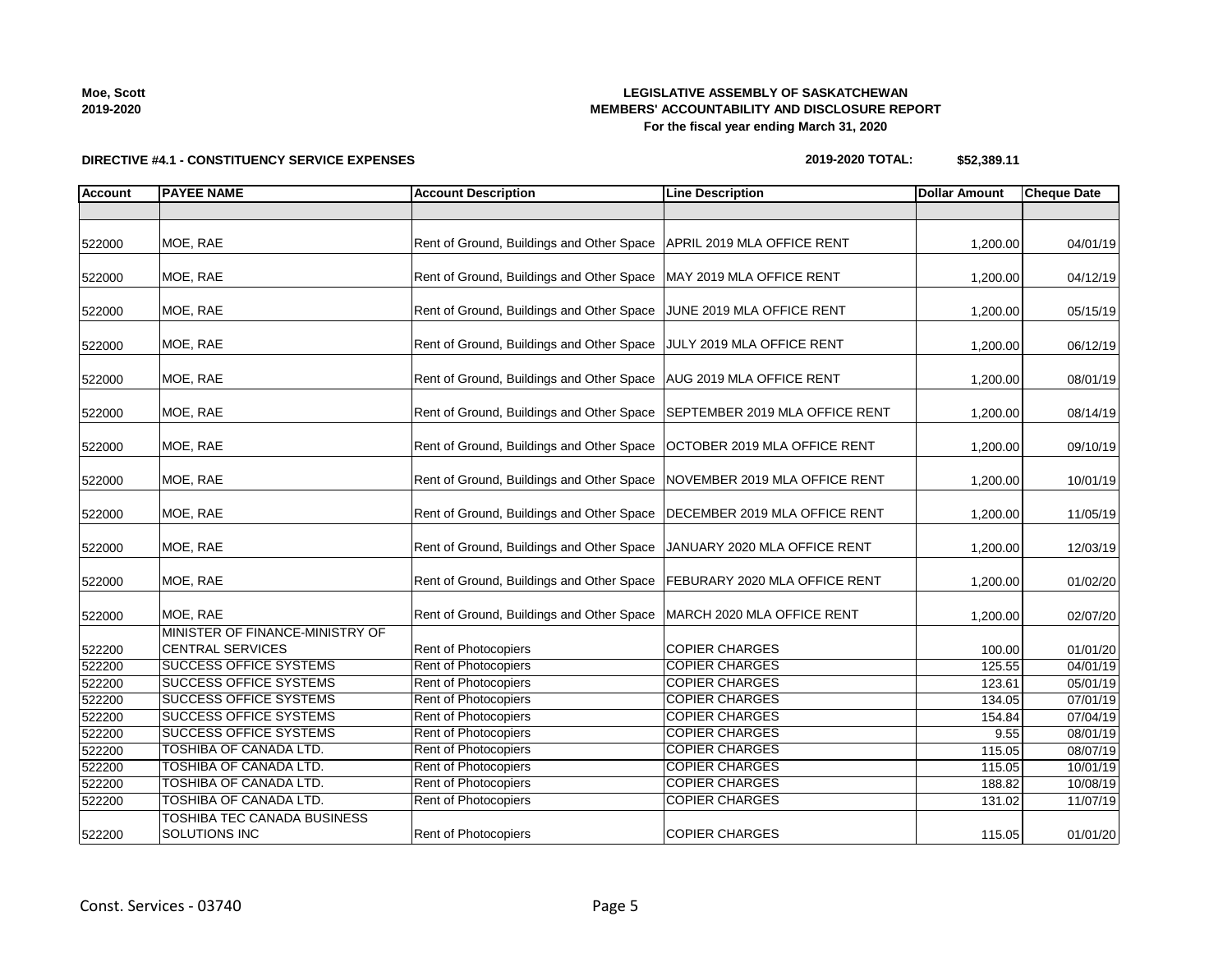| <b>Account</b> | <b>PAYEE NAME</b>                  | <b>Account Description</b>              | <b>Line Description</b>          | <b>Dollar Amount</b> | <b>Cheque Date</b> |
|----------------|------------------------------------|-----------------------------------------|----------------------------------|----------------------|--------------------|
|                | <b>TOSHIBA TEC CANADA BUSINESS</b> |                                         |                                  |                      |                    |
| 522200         | SOLUTIONS INC                      | Rent of Photocopiers                    | <b>COPIER CHARGES</b>            | 193.48               | 01/08/20           |
|                | <b>TOSHIBA TEC CANADA BUSINESS</b> |                                         |                                  |                      |                    |
| 522200         | SOLUTIONS INC                      | Rent of Photocopiers                    | <b>COPIER CHARGES</b>            | 139.84               | 03/01/20           |
|                | <b>TOSHIBA TEC CANADA BUSINESS</b> |                                         |                                  |                      |                    |
| 522200         | SOLUTIONS INC                      | Rent of Photocopiers                    | <b>COPIER CHARGES</b>            | 145.87               | 03/10/20           |
| 522500         | TAIT INSURANCE GROUP INC.          | <b>Insurance Premiums</b>               | INSURANCE POLICY #C 70087968-4   | 554.38               | 03/01/20           |
| 524000         | <b>PRINCE ALBERT ALARM SYSTEMS</b> | Repairs                                 | <b>REPAIRS &amp; MAINTENANCE</b> | 228.70               | 07/18/19           |
| 525000         | <b>CANADA POST CORPORATION</b>     | Postal, Courier, Freight and Related    | <b>POSTAGE</b>                   | 1,162.42             | 06/01/19           |
| 525000         | MOE, SCOTT R                       | Postal, Courier, Freight and Related    | <b>REIMB: POSTAGE</b>            | 13.22                | 04/03/19           |
| 525000         | MOE, SCOTT R                       | Postal, Courier, Freight and Related    | <b>REIMB: POSTAGE</b>            | 29.93                | 05/07/19           |
| 525000         | MOE, SCOTT R                       | Postal, Courier, Freight and Related    | <b>REIMB: POSTAGE</b>            | 2.15                 | 05/15/19           |
| 525000         | MOE, SCOTT R                       | Postal, Courier, Freight and Related    | <b>REIMB: POSTAGE</b>            | 1.60                 | 07/22/19           |
| 525000         | MOE, SCOTT R                       | Postal, Courier, Freight and Related    | <b>REIMB: POSTAGE</b>            | 15.21                | 03/01/20           |
| 525000         | MOE, SCOTT R                       | Postal, Courier, Freight and Related    | <b>REIMB: POSTAGE</b>            | 16.01                | 03/11/20           |
| 525000         | <b>MOE, SCOTT R</b>                | Postal, Courier, Freight and Related    | <b>REIMB: POSTAGE</b>            | 30.43                | 03/31/20           |
|                | PRAIRIE ADVERTISING DISTRIBUTORS   |                                         |                                  |                      |                    |
| 525000         | LTD.                               | Postal, Courier, Freight and Related    | <b>MAIL PREP</b>                 | 170.22               | 06/01/19           |
| 525000         | SASKATCHEWAN PARTY CAUCUS          | Postal, Courier, Freight and Related    | <b>POSTAGE</b>                   | 79.98                | 09/01/19           |
| 530000         | <b>OUTFRONT MEDIA CANADA</b>       | <b>Communications Development Costs</b> | <b>ADVERTISING PRODUCTION</b>    | 1,643.00             | 03/01/20           |
| 530300         | MARU GROUP CANADA INC.             | Primary Research/Focus group            | Ad Hoc Research                  | 632.98               | 05/01/19           |
| 530300         | MARU GROUP CANADA INC.             | Primary Research/Focus group            | Ad Hoc Research                  | 632.98               | 08/01/19           |
| 530300         | MARU GROUP CANADA INC.             | Primary Research/Focus group            | AD HOC RESEARCH                  | 661.11               | 11/01/19           |
| 530300         | MARU GROUP CANADA INC.             | Primary Research/Focus group            | Ad Hoc Research                  | 661.11               | 03/01/20           |
| 530500         | 101122870 SASKATCHEWAN LTD.        | <b>Media Placement</b>                  | <b>ADVERTISING</b>               | 430.00               | 02/01/20           |
| 530500         | 101122870 SASKATCHEWAN LTD.        | <b>Media Placement</b>                  | <b>ADVERTISING</b>               | 430.00               | 03/01/20           |
| 530500         | CARE PRINTING & PUBLISHING INC     | <b>Media Placement</b>                  | <b>ADVERTISING</b>               | 130.00               | 11/01/19           |
| 530500         | <b>CENTURY SIGN RENTALS</b>        | <b>Media Placement</b>                  | <b>ADVERTISING</b>               | 110.00               | 04/01/19           |
| 530500         | <b>CENTURY SIGN RENTALS</b>        | <b>Media Placement</b>                  | <b>ADVERTISING</b>               | 110.00               | 05/01/19           |
| 530500         | <b>CENTURY SIGN RENTALS</b>        | <b>Media Placement</b>                  | <b>ADVERTISING</b>               | 110.00               | 07/01/19           |
| 530500         | <b>CENTURY SIGN RENTALS</b>        | Media Placement                         | <b>ADVERTISING</b>               | 110.00               | 08/01/19           |
| 530500         | CENTURY SIGN RENTALS               | Media Placement                         | <b>ADVERTISING</b>               | 110.00               | 09/01/19           |
| 530500         | <b>CENTURY SIGN RENTALS</b>        | Media Placement                         | <b>ADVERTISING</b>               | 110.00               | 10/01/19           |
| 530500         | CENTURY SIGN RENTALS               | Media Placement                         | <b>ADVERTISING</b>               | 110.00               | 11/05/19           |
| 530500         | <b>CENTURY SIGN RENTALS</b>        | <b>Media Placement</b>                  | <b>ADVERTISING</b>               | 110.00               | 12/01/19           |
| 530500         | <b>CENTURY SIGN RENTALS</b>        | Media Placement                         | <b>ADVERTISING</b>               | 110.00               | 01/01/20           |
| 530500         | <b>CENTURY SIGN RENTALS</b>        | <b>Media Placement</b>                  | <b>ADVERTISING</b>               | 110.00               | 02/01/20           |
| 530500         | CENTURY SIGN RENTALS               | <b>Media Placement</b>                  | <b>ADVERTISING</b>               | 110.00               | 02/02/20           |
| 530500         | <b>CENTURY SIGN RENTALS</b>        | <b>Media Placement</b>                  | <b>ADVERTISING</b>               | 110.00               | 03/01/20           |
| 530500         | <b>CENTURY SIGN RENTALS</b>        | <b>Media Placement</b>                  | <b>ADVERTISING</b>               | 110.00               | 03/01/20           |
| 530500         | <b>COMMUNITY SAFETY NET</b>        | Media Placement                         | ADVERTISING - NO GST             | 150.00               | 03/01/20           |
| 530500         | FOLIOJUMPLINE PUBLISHING INC.      | <b>Media Placement</b>                  | <b>ADVERTISING</b>               | 75.00                | 05/01/19           |
| 530500         | FOLIOJUMPLINE PUBLISHING INC.      | Media Placement                         | <b>ADVERTISING</b>               | 75.00                | 05/01/19           |
| 530500         | FOLIOJUMPLINE PUBLISHING INC.      | Media Placement                         | <b>ADVERTISING</b>               | 75.00                | 05/01/19           |
| 530500         | FOLIOJUMPLINE PUBLISHING INC.      | <b>Media Placement</b>                  | <b>ADVERTISING</b>               | 75.00                | 05/01/19           |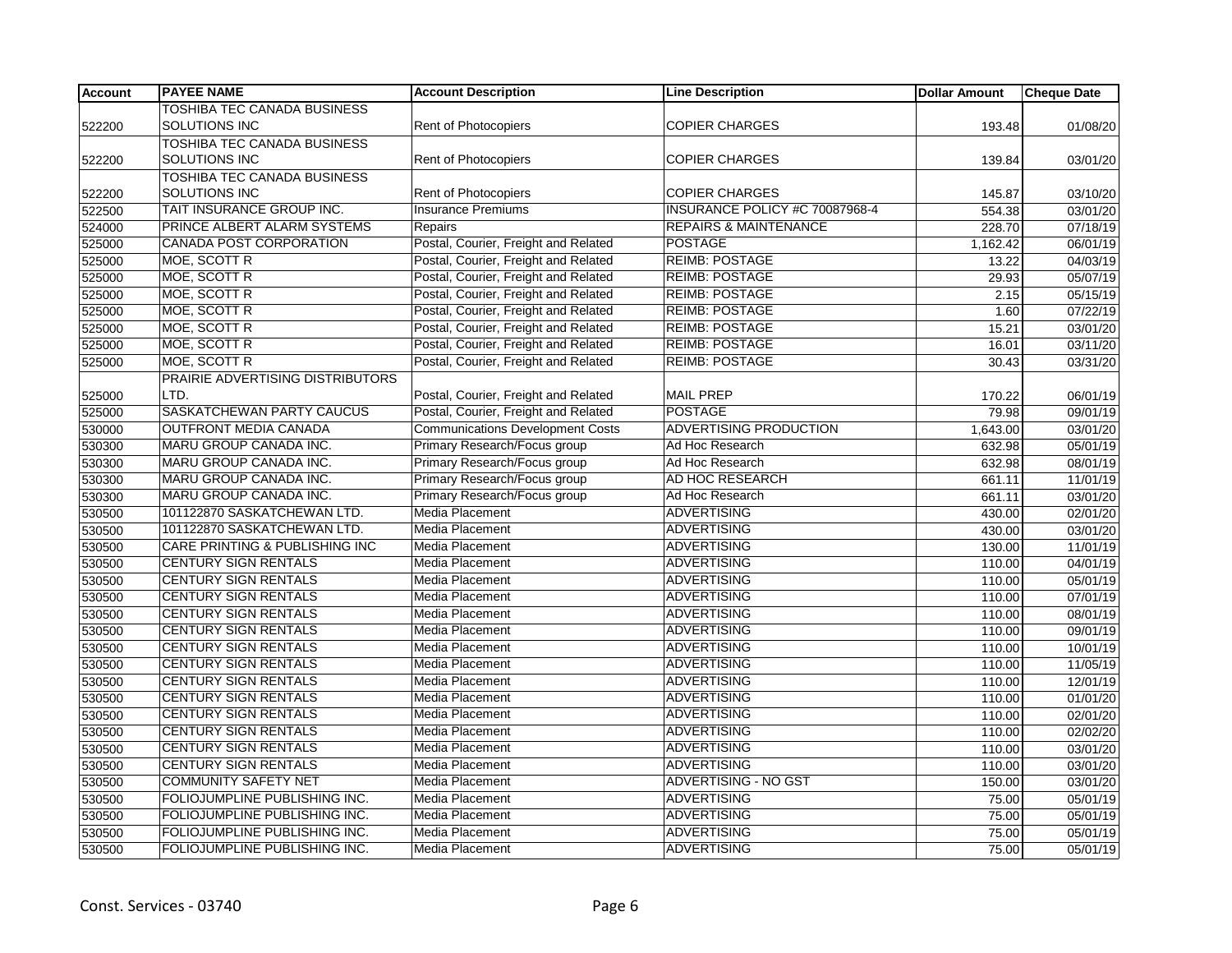| <b>Account</b> | <b>PAYEE NAME</b>                    | <b>Account Description</b> | <b>Line Description</b> | <b>Dollar Amount</b> | <b>Cheque Date</b> |
|----------------|--------------------------------------|----------------------------|-------------------------|----------------------|--------------------|
| 530500         | <b>FOLIOJUMPLINE PUBLISHING INC.</b> | Media Placement            | <b>ADVERTISING</b>      | 58.32                | 05/28/19           |
| 530500         | FOLIOJUMPLINE PUBLISHING INC.        | Media Placement            | <b>ADVERTISING</b>      | 75.00                | 06/01/19           |
| 530500         | FOLIOJUMPLINE PUBLISHING INC.        | Media Placement            | <b>ADVERTISING</b>      | 75.00                | 07/01/19           |
| 530500         | FOLIOJUMPLINE PUBLISHING INC.        | Media Placement            | <b>ADVERTISING</b>      | 75.00                | 07/01/19           |
| 530500         | FOLIOJUMPLINE PUBLISHING INC.        | Media Placement            | <b>ADVERTISING</b>      | 50.00                | 07/01/19           |
| 530500         | FOLIOJUMPLINE PUBLISHING INC.        | Media Placement            | <b>ADVERTISING</b>      | 100.00               | 07/01/19           |
| 530500         | FOLIOJUMPLINE PUBLISHING INC.        | Media Placement            | <b>ADVERTISING</b>      | 75.00                | 08/01/19           |
| 530500         | FOLIOJUMPLINE PUBLISHING INC.        | Media Placement            | <b>ADVERTISING</b>      | 75.00                | 08/01/19           |
| 530500         | FOLIOJUMPLINE PUBLISHING INC.        | Media Placement            | <b>ADVERTISING</b>      | 91.66                | 08/01/19           |
| 530500         | FOLIOJUMPLINE PUBLISHING INC.        | Media Placement            | <b>ADVERTISING</b>      | 75.00                | 08/01/19           |
| 530500         | FOLIOJUMPLINE PUBLISHING INC.        | Media Placement            | <b>ADVERTISING</b>      | 75.00                | 08/01/19           |
| 530500         | FOLIOJUMPLINE PUBLISHING INC.        | Media Placement            | <b>ADVERTISING</b>      | 75.00                | 08/01/19           |
| 530500         | FOLIOJUMPLINE PUBLISHING INC.        | Media Placement            | <b>ADVERTISING</b>      | 75.00                | 08/01/19           |
| 530500         | FOLIOJUMPLINE PUBLISHING INC.        | Media Placement            | <b>ADVERTISING</b>      | 150.00               | 08/10/19           |
| 530500         | FOLIOJUMPLINE PUBLISHING INC.        | Media Placement            | <b>ADVERTISING</b>      | 75.00                | 08/17/19           |
| 530500         | FOLIOJUMPLINE PUBLISHING INC.        | Media Placement            | <b>ADVERTISING</b>      | 75.00                | 09/01/19           |
| 530500         | FOLIOJUMPLINE PUBLISHING INC.        | Media Placement            | <b>ADVERTISING</b>      | 75.00                | 09/01/19           |
| 530500         | FOLIOJUMPLINE PUBLISHING INC.        | Media Placement            | <b>ADVERTISING</b>      | 75.00                | 09/07/19           |
| 530500         | FOLIOJUMPLINE PUBLISHING INC.        | Media Placement            | <b>ADVERTISING</b>      | 75.00                | 10/01/19           |
| 530500         | FOLIOJUMPLINE PUBLISHING INC.        | Media Placement            | <b>ADVERTISING</b>      | 75.00                | 10/01/19           |
| 530500         | FOLIOJUMPLINE PUBLISHING INC.        | Media Placement            | <b>ADVERTISING</b>      | 75.00                | 10/01/19           |
| 530500         | FOLIOJUMPLINE PUBLISHING INC.        | Media Placement            | <b>ADVERTISING</b>      | 75.00                | 10/05/19           |
| 530500         | FOLIOJUMPLINE PUBLISHING INC.        | Media Placement            | <b>ADVERTISING</b>      | 75.00                | 10/12/19           |
| 530500         | FOLIOJUMPLINE PUBLISHING INC.        | Media Placement            | <b>ADVERTISING</b>      | 75.00                | 11/01/19           |
| 530500         | FOLIOJUMPLINE PUBLISHING INC.        | Media Placement            | <b>ADVERTISING</b>      | 75.00                | 11/01/19           |
| 530500         | FOLIOJUMPLINE PUBLISHING INC.        | Media Placement            | <b>ADVERTISING</b>      | 25.00                | 11/01/19           |
| 530500         | FOLIOJUMPLINE PUBLISHING INC.        | Media Placement            | <b>ADVERTISING</b>      | 50.00                | 11/02/19           |
| 530500         | FOLIOJUMPLINE PUBLISHING INC.        | Media Placement            | <b>ADVERTISING</b>      | 75.00                | 12/01/19           |
| 530500         | FOLIOJUMPLINE PUBLISHING INC.        | Media Placement            | <b>ADVERTISING</b>      | 75.00                | 12/01/19           |
| 530500         | FOLIOJUMPLINE PUBLISHING INC.        | Media Placement            | <b>ADVERTISING</b>      | 75.00                | 01/01/20           |
| 530500         | FOLIOJUMPLINE PUBLISHING INC.        | Media Placement            | <b>ADVERTISING</b>      | 75.00                | 01/01/20           |
| 530500         | FOLIOJUMPLINE PUBLISHING INC.        | Media Placement            | <b>ADVERTISING</b>      | 75.00                | 01/01/20           |
| 530500         | FOLIOJUMPLINE PUBLISHING INC.        | Media Placement            | <b>ADVERTISING</b>      | 75.00                | 01/01/20           |
| 530500         | FOLIOJUMPLINE PUBLISHING INC.        | Media Placement            | <b>ADVERTISING</b>      | 75.00                | 01/01/20           |
| 530500         | FOLIOJUMPLINE PUBLISHING INC.        | Media Placement            | <b>ADVERTISING</b>      | 75.00                | 01/01/20           |
| 530500         | FOLIOJUMPLINE PUBLISHING INC.        | Media Placement            | <b>ADVERTISING</b>      | 75.00                | 01/04/20           |
| 530500         | FOLIOJUMPLINE PUBLISHING INC.        | Media Placement            | <b>ADVERTISING</b>      | 75.00                | 01/11/20           |
| 530500         | FOLIOJUMPLINE PUBLISHING INC.        | Media Placement            | <b>ADVERTISING</b>      | 75.00                | 02/01/20           |
| 530500         | FOLIOJUMPLINE PUBLISHING INC.        | <b>Media Placement</b>     | <b>ADVERTISING</b>      | 75.00                | 02/01/20           |
| 530500         | FOLIOJUMPLINE PUBLISHING INC.        | Media Placement            | <b>ADVERTISING</b>      | 50.00                | 03/01/20           |
| 530500         | FOLIOJUMPLINE PUBLISHING INC.        | Media Placement            | <b>ADVERTISING</b>      | 75.00                | 03/01/20           |
| 530500         | FOLIOJUMPLINE PUBLISHING INC.        | Media Placement            | <b>ADVERTISING</b>      | 75.00                | 03/01/20           |
| 530500         | FOLIOJUMPLINE PUBLISHING INC.        | Media Placement            | <b>ADVERTISING</b>      | 75.00                | 03/01/20           |
| 530500         | FOLIOJUMPLINE PUBLISHING INC.        | Media Placement            | <b>ADVERTISING</b>      | 100.00               | 03/01/20           |
| 530500         | FOLIOJUMPLINE PUBLISHING INC.        | Media Placement            | <b>ADVERTISING</b>      | 75.00                | 03/07/20           |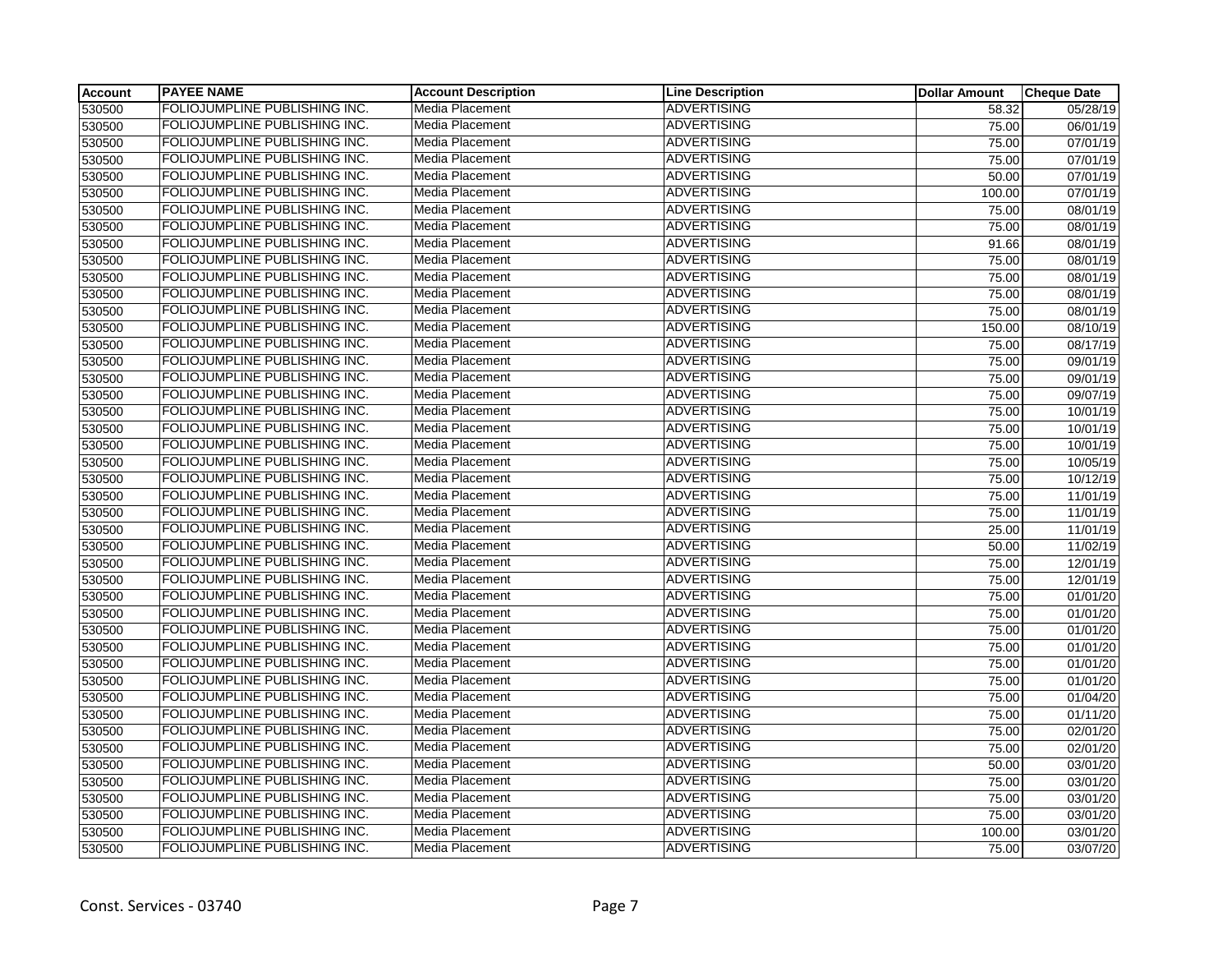| <b>Account</b> | <b>PAYEE NAME</b>             | <b>Account Description</b> | <b>Line Description</b> | <b>Dollar Amount</b> | <b>Cheque Date</b>    |
|----------------|-------------------------------|----------------------------|-------------------------|----------------------|-----------------------|
| 530500         | FOLIOJUMPLINE PUBLISHING INC. | Media Placement            | <b>ADVERTISING</b>      | 212.50               | 03/14/20              |
| 530500         | FOLIOJUMPLINE PUBLISHING INC. | Media Placement            | <b>ADVERTISING</b>      | 75.00                | 03/21/20              |
| 530500         | FOLIOJUMPLINE PUBLISHING INC. | Media Placement            | <b>ADVERTISING</b>      | 75.00                | 03/31/20              |
| 530500         | <b>JENSON PUBLISHING</b>      | Media Placement            | <b>ADVERTISING</b>      | 38.00                | 04/04/19              |
| 530500         | <b>JENSON PUBLISHING</b>      | Media Placement            | <b>ADVERTISING</b>      | 38.00                | 04/11/19              |
| 530500         | <b>JENSON PUBLISHING</b>      | Media Placement            | <b>ADVERTISING</b>      | 38.00                | 04/18/19              |
| 530500         | JENSON PUBLISHING             | Media Placement            | <b>ADVERTISING</b>      | 38.00                | 05/01/19              |
| 530500         | JENSON PUBLISHING             | Media Placement            | <b>ADVERTISING</b>      | 38.00                | 05/02/19              |
| 530500         | <b>JENSON PUBLISHING</b>      | Media Placement            | <b>ADVERTISING</b>      | 38.00                | 05/09/19              |
| 530500         | <b>JENSON PUBLISHING</b>      | Media Placement            | <b>ADVERTISING</b>      | 38.00                | 05/16/19              |
| 530500         | <b>JENSON PUBLISHING</b>      | Media Placement            | <b>ADVERTISING</b>      | 38.00                | 05/23/19              |
| 530500         | JENSON PUBLISHING             | Media Placement            | <b>ADVERTISING</b>      | 38.00                | 06/01/19              |
| 530500         | <b>JENSON PUBLISHING</b>      | <b>Media Placement</b>     | <b>ADVERTISING</b>      | 38.00                | 06/06/19              |
| 530500         | <b>JENSON PUBLISHING</b>      | Media Placement            | <b>ADVERTISING</b>      | 38.00                | 07/01/19              |
| 530500         | <b>JENSON PUBLISHING</b>      | Media Placement            | <b>ADVERTISING</b>      | 38.00                | 07/01/19              |
| 530500         | <b>JENSON PUBLISHING</b>      | Media Placement            | <b>ADVERTISING</b>      | 38.00                | 07/01/19              |
| 530500         | <b>JENSON PUBLISHING</b>      | Media Placement            | <b>ADVERTISING</b>      | 38.00                | 07/04/19              |
| 530500         | <b>JENSON PUBLISHING</b>      | Media Placement            | <b>ADVERTISING</b>      | 38.00                | 07/11/19              |
| 530500         | <b>JENSON PUBLISHING</b>      | Media Placement            | <b>ADVERTISING</b>      | 38.00                | $\overline{07/18/19}$ |
| 530500         | JENSON PUBLISHING             | Media Placement            | <b>ADVERTISING</b>      | 107.60               | 07/18/19              |
| 530500         | <b>JENSON PUBLISHING</b>      | Media Placement            | <b>ADVERTISING</b>      | 38.00                | 08/08/19              |
| 530500         | <b>JENSON PUBLISHING</b>      | Media Placement            | <b>ADVERTISING</b>      | 38.00                | 08/15/19              |
| 530500         | <b>JENSON PUBLISHING</b>      | <b>Media Placement</b>     | <b>ADVERTISING</b>      | 38.00                | 09/01/19              |
| 530500         | <b>JENSON PUBLISHING</b>      | Media Placement            | <b>ADVERTISING</b>      | 38.00                | 09/01/19              |
| 530500         | <b>JENSON PUBLISHING</b>      | Media Placement            | <b>ADVERTISING</b>      | 38.00                | 09/05/19              |
| 530500         | <b>JENSON PUBLISHING</b>      | Media Placement            | <b>ADVERTISING</b>      | 38.00                | 10/01/19              |
| 530500         | <b>JENSON PUBLISHING</b>      | Media Placement            | <b>ADVERTISING</b>      | 38.00                | 10/01/19              |
| 530500         | <b>JENSON PUBLISHING</b>      | Media Placement            | <b>ADVERTISING</b>      | 38.00                | 10/01/19              |
| 530500         | <b>JENSON PUBLISHING</b>      | Media Placement            | <b>ADVERTISING</b>      | 38.00                | 10/03/19              |
| 530500         | <b>JENSON PUBLISHING</b>      | Media Placement            | <b>ADVERTISING</b>      | 38.00                | 10/10/19              |
| 530500         | JENSON PUBLISHING             | Media Placement            | <b>ADVERTISING</b>      | 38.00                | 10/17/19              |
| 530500         | <b>JENSON PUBLISHING</b>      | Media Placement            | <b>ADVERTISING</b>      | 38.00                | 11/01/19              |
| 530500         | JENSON PUBLISHING             | Media Placement            | <b>ADVERTISING</b>      | 38.00                | 11/01/19              |
| 530500         | <b>JENSON PUBLISHING</b>      | Media Placement            | <b>ADVERTISING</b>      | 38.00                | 11/07/19              |
| 530500         | <b>JENSON PUBLISHING</b>      | Media Placement            | <b>ADVERTISING</b>      | 38.00                | 11/14/19              |
| 530500         | <b>JENSON PUBLISHING</b>      | Media Placement            | <b>ADVERTISING</b>      | 38.00                | 11/21/19              |
| 530500         | <b>JENSON PUBLISHING</b>      | Media Placement            | <b>ADVERTISING</b>      | 38.00                | 12/05/19              |
| 530500         | <b>JENSON PUBLISHING</b>      | Media Placement            | <b>ADVERTISING</b>      | 38.00                | 01/01/20              |
| 530500         | JENSON PUBLISHING             | Media Placement            | <b>ADVERTISING</b>      | 134.10               | 01/01/20              |
| 530500         | <b>JENSON PUBLISHING</b>      | Media Placement            | <b>ADVERTISING</b>      | 25.00                | 01/01/20              |
| 530500         | <b>JENSON PUBLISHING</b>      | Media Placement            | <b>ADVERTISING</b>      | 38.00                | 01/01/20              |
| 530500         | <b>JENSON PUBLISHING</b>      | Media Placement            | <b>ADVERTISING</b>      | 38.00                | 01/01/20              |
| 530500         | JENSON PUBLISHING             | Media Placement            | <b>ADVERTISING</b>      | 38.00                | 01/09/20              |
| 530500         | JENSON PUBLISHING             | Media Placement            | <b>ADVERTISING</b>      | 38.00                | 01/16/20              |
| 530500         | <b>JENSON PUBLISHING</b>      | Media Placement            | <b>ADVERTISING</b>      | 103.49               | 02/01/20              |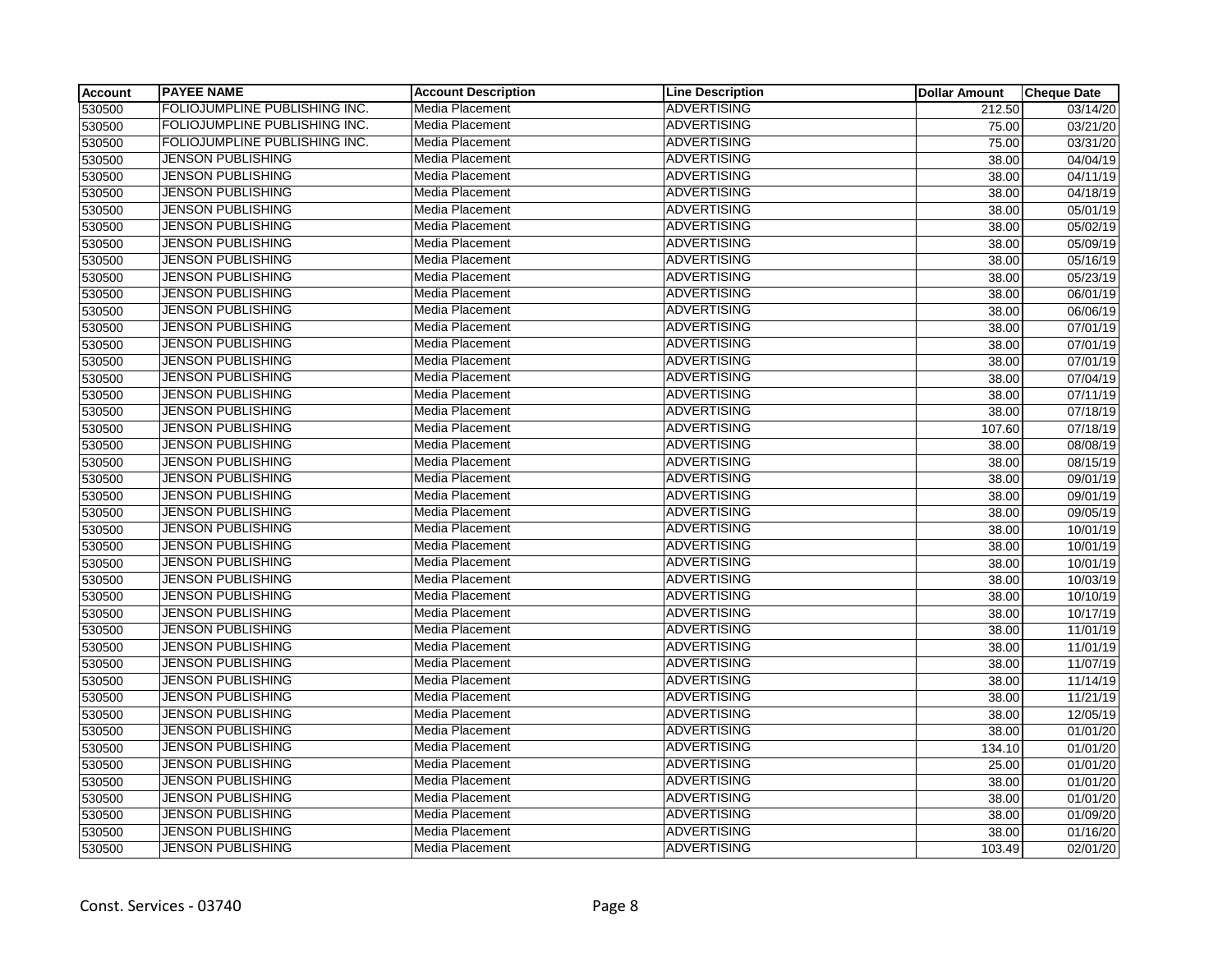| <b>Account</b> | <b>PAYEE NAME</b>               | <b>Account Description</b> | <b>Line Description</b>   | <b>Dollar Amount</b> | <b>Cheque Date</b>    |
|----------------|---------------------------------|----------------------------|---------------------------|----------------------|-----------------------|
| 530500         | <b>JENSON PUBLISHING</b>        | Media Placement            | <b>ADVERTISING</b>        | 38.00                | $\overline{02}/01/20$ |
| 530500         | <b>JENSON PUBLISHING</b>        | Media Placement            | <b>ADVERTISING</b>        | 38.00                | 02/01/20              |
| 530500         | <b>JENSON PUBLISHING</b>        | Media Placement            | <b>ADVERTISING</b>        | 38.00                | 03/01/20              |
| 530500         | <b>JENSON PUBLISHING</b>        | Media Placement            | <b>ADVERTISING</b>        | 38.00                | 03/01/20              |
| 530500         | <b>JENSON PUBLISHING</b>        | Media Placement            | <b>ADVERTISING</b>        | 38.00                | 03/01/20              |
| 530500         | <b>JENSON PUBLISHING</b>        | Media Placement            | <b>ADVERTISING</b>        | 38.00                | 03/01/20              |
| 530500         | <b>JENSON PUBLISHING</b>        | Media Placement            | <b>ADVERTISING</b>        | 38.00                | 03/05/20              |
| 530500         | <b>JENSON PUBLISHING</b>        | Media Placement            | <b>ADVERTISING</b>        | 38.00                | 03/12/20              |
| 530500         | <b>JENSON PUBLISHING</b>        | Media Placement            | <b>ADVERTISING</b>        | 38.00                | 03/19/20              |
| 530500         | <b>JENSON PUBLISHING</b>        | Media Placement            | <b>ADVERTISING</b>        | 38.00                | 03/26/20              |
| 530500         | MOE, SCOTT R                    | Media Placement            | <b>REIMB: ADVERTISING</b> | 685.00               | 02/01/20              |
| 530500         | <b>OUTFRONT MEDIA CANADA</b>    | Media Placement            | <b>ADVERTISING</b>        | 1,900.00             | 03/01/20              |
| 530500         | <b>OUTFRONT MEDIA CANADA</b>    | <b>Media Placement</b>     | <b>ADVERTISING</b>        | 1,600.00             | 03/05/20              |
| 530500         | PATTISON OUTDOOR ADVERTISING LP | Media Placement            | <b>ADVERTISING</b>        | 132.50               | 03/01/20              |
| 530500         | PATTISON OUTDOOR ADVERTISING LP | Media Placement            | <b>ADVERTISING</b>        | 1,495.00             | 03/01/20              |
| 530500         | PATTISON OUTDOOR ADVERTISING LP | Media Placement            | <b>ADVERTISING</b>        | 1,495.00             | 03/01/20              |
| 530500         | PNG PRAIRIE NEWSPAPER GROUP     | Media Placement            | <b>ADVERTISING</b>        | 64.72                | 04/10/19              |
| 530500         | PNG PRAIRIE NEWSPAPER GROUP     | Media Placement            | <b>ADVERTISING</b>        | 64.72                | 04/17/19              |
| 530500         | PNG PRAIRIE NEWSPAPER GROUP     | Media Placement            | <b>ADVERTISING</b>        | 64.72                | 04/24/19              |
| 530500         | PNG PRAIRIE NEWSPAPER GROUP     | Media Placement            | <b>ADVERTISING</b>        | 64.72                | 05/01/19              |
| 530500         | PNG PRAIRIE NEWSPAPER GROUP     | Media Placement            | <b>ADVERTISING</b>        | 64.72                | 05/08/19              |
| 530500         | PNG PRAIRIE NEWSPAPER GROUP     | Media Placement            | <b>ADVERTISING</b>        | 64.72                | 05/15/19              |
| 530500         | PNG PRAIRIE NEWSPAPER GROUP     | Media Placement            | <b>ADVERTISING</b>        | 64.72                | 05/22/19              |
| 530500         | PNG PRAIRIE NEWSPAPER GROUP     | Media Placement            | <b>ADVERTISING</b>        | 64.72                | 06/01/19              |
| 530500         | PNG PRAIRIE NEWSPAPER GROUP     | Media Placement            | <b>ADVERTISING</b>        | 64.72                | 06/01/19              |
| 530500         | PNG PRAIRIE NEWSPAPER GROUP     | Media Placement            | <b>ADVERTISING</b>        | 64.72                | 07/01/19              |
| 530500         | PNG PRAIRIE NEWSPAPER GROUP     | Media Placement            | <b>ADVERTISING</b>        | 64.72                | 07/01/19              |
| 530500         | PNG PRAIRIE NEWSPAPER GROUP     | Media Placement            | <b>ADVERTISING</b>        | 64.72                | 07/01/19              |
| 530500         | PNG PRAIRIE NEWSPAPER GROUP     | Media Placement            | <b>ADVERTISING</b>        | 64.72                | 07/01/19              |
| 530500         | PNG PRAIRIE NEWSPAPER GROUP     | Media Placement            | <b>ADVERTISING</b>        | $-38.00$             | 07/04/19              |
| 530500         | PNG PRAIRIE NEWSPAPER GROUP     | Media Placement            | <b>ADVERTISING</b>        | 38.00                | 07/04/19              |
| 530500         | PNG PRAIRIE NEWSPAPER GROUP     | Media Placement            | <b>ADVERTISING</b>        | 64.72                | $\overline{07}/17/19$ |
| 530500         | PNG PRAIRIE NEWSPAPER GROUP     | Media Placement            | <b>ADVERTISING</b>        | 64.72                | 07/17/19              |
| 530500         | PNG PRAIRIE NEWSPAPER GROUP     | Media Placement            | <b>ADVERTISING</b>        | 64.72                | 07/24/19              |
| 530500         | PNG PRAIRIE NEWSPAPER GROUP     | Media Placement            | <b>ADVERTISING</b>        | 64.72                | 08/01/19              |
| 530500         | PNG PRAIRIE NEWSPAPER GROUP     | Media Placement            | <b>ADVERTISING</b>        | 64.72                | 08/07/19              |
| 530500         | PNG PRAIRIE NEWSPAPER GROUP     | Media Placement            | <b>ADVERTISING</b>        | 64.72                | 08/14/19              |
| 530500         | PNG PRAIRIE NEWSPAPER GROUP     | Media Placement            | <b>ADVERTISING</b>        | 64.72                | 08/21/19              |
| 530500         | PNG PRAIRIE NEWSPAPER GROUP     | Media Placement            | <b>ADVERTISING</b>        | 64.72                | 09/01/19              |
| 530500         | PNG PRAIRIE NEWSPAPER GROUP     | Media Placement            | <b>ADVERTISING</b>        | 64.72                | 09/01/19              |
| 530500         | PNG PRAIRIE NEWSPAPER GROUP     | Media Placement            | <b>ADVERTISING</b>        | 64.72                | 10/01/19              |
| 530500         | PNG PRAIRIE NEWSPAPER GROUP     | Media Placement            | <b>ADVERTISING</b>        | 64.72                | 10/01/19              |
| 530500         | PNG PRAIRIE NEWSPAPER GROUP     | Media Placement            | <b>ADVERTISING</b>        | 64.72                | 10/01/19              |
| 530500         | PNG PRAIRIE NEWSPAPER GROUP     | Media Placement            | <b>ADVERTISING</b>        | 64.72                | 10/01/19              |
| 530500         | PNG PRAIRIE NEWSPAPER GROUP     | Media Placement            | <b>ADVERTISING</b>        | 64.72                | 10/09/19              |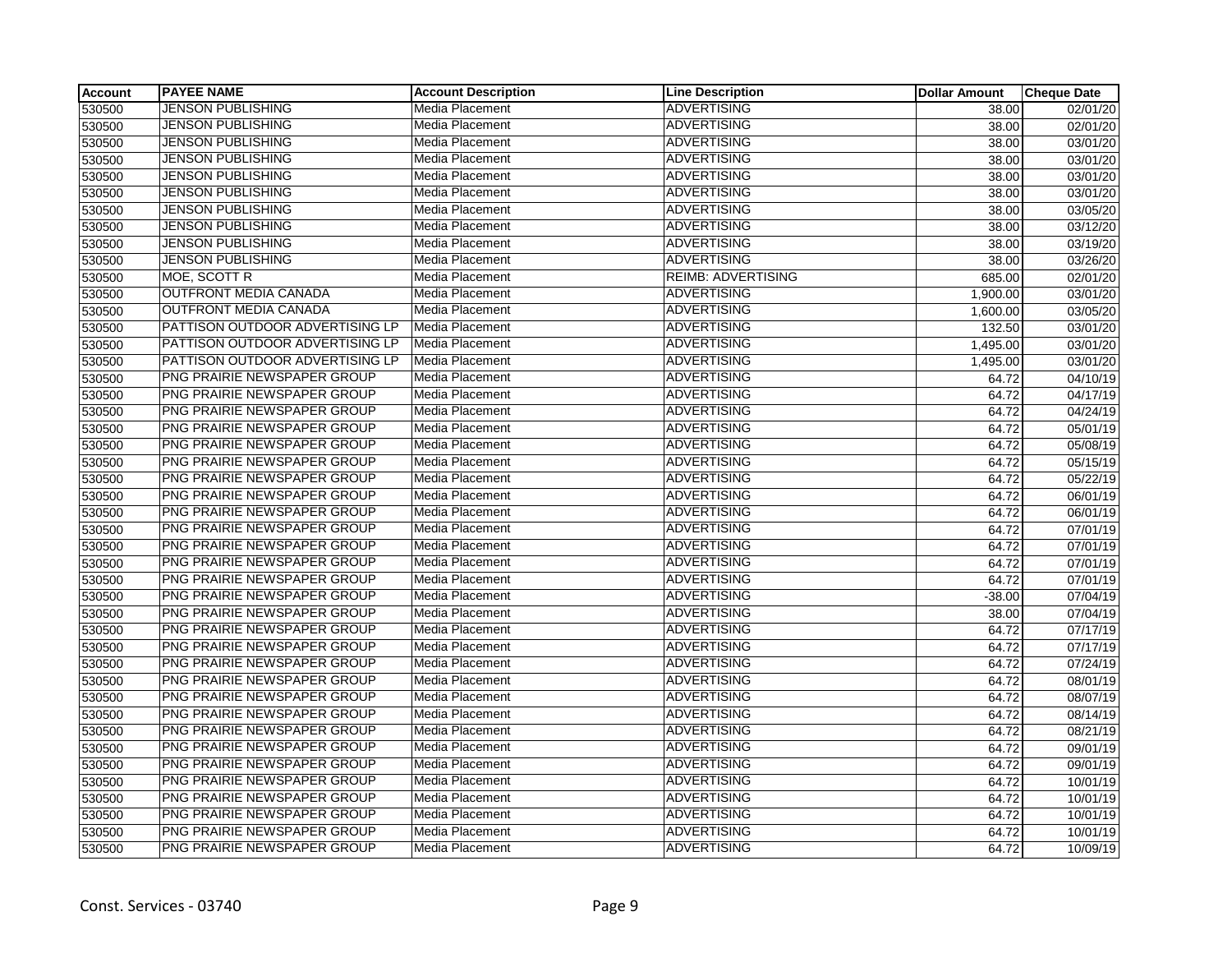| <b>Account</b> | <b>PAYEE NAME</b>                                              | <b>Account Description</b> | <b>Line Description</b> | <b>Dollar Amount</b> | <b>Cheque Date</b> |
|----------------|----------------------------------------------------------------|----------------------------|-------------------------|----------------------|--------------------|
| 530500         | PNG PRAIRIE NEWSPAPER GROUP                                    | Media Placement            | <b>ADVERTISING</b>      | 64.72                | 10/16/19           |
| 530500         | PNG PRAIRIE NEWSPAPER GROUP                                    | Media Placement            | <b>ADVERTISING</b>      | 64.72                | 11/01/19           |
| 530500         | PNG PRAIRIE NEWSPAPER GROUP                                    | Media Placement            | <b>ADVERTISING</b>      | 64.72                | 11/01/19           |
| 530500         | PNG PRAIRIE NEWSPAPER GROUP                                    | Media Placement            | <b>ADVERTISING</b>      | 64.72                | 11/01/19           |
| 530500         | PNG PRAIRIE NEWSPAPER GROUP                                    | Media Placement            | <b>ADVERTISING</b>      | 64.72                | 11/13/19           |
| 530500         | PNG PRAIRIE NEWSPAPER GROUP                                    | Media Placement            | <b>ADVERTISING</b>      | 64.72                | 11/20/19           |
| 530500         | PNG PRAIRIE NEWSPAPER GROUP                                    | Media Placement            | <b>ADVERTISING</b>      | 64.72                | 12/01/19           |
| 530500         | PNG PRAIRIE NEWSPAPER GROUP                                    | Media Placement            | <b>ADVERTISING</b>      | 64.72                | 12/01/19           |
| 530500         | PNG PRAIRIE NEWSPAPER GROUP                                    | Media Placement            | <b>ADVERTISING</b>      | 64.72                | 01/01/20           |
| 530500         | PNG PRAIRIE NEWSPAPER GROUP                                    | Media Placement            | <b>ADVERTISING</b>      | 64.72                | 01/01/20           |
| 530500         | PNG PRAIRIE NEWSPAPER GROUP                                    | Media Placement            | <b>ADVERTISING</b>      | 170.20               | 01/01/20           |
| 530500         | PNG PRAIRIE NEWSPAPER GROUP                                    | Media Placement            | <b>ADVERTISING</b>      | 64.72                | 01/01/20           |
| 530500         | <b>PNG PRAIRIE NEWSPAPER GROUP</b>                             | Media Placement            | ADVERTISING - NO GST    | 67.28                | 01/08/20           |
| 530500         | PNG PRAIRIE NEWSPAPER GROUP                                    | Media Placement            | <b>ADVERTISING</b>      | 64.72                | 01/15/20           |
| 530500         | PNG PRAIRIE NEWSPAPER GROUP                                    | Media Placement            | <b>ADVERTISING</b>      | 64.72                | 02/01/20           |
| 530500         | PNG PRAIRIE NEWSPAPER GROUP                                    | Media Placement            | <b>ADVERTISING</b>      | 64.72                | 02/01/20           |
| 530500         | PNG PRAIRIE NEWSPAPER GROUP                                    | Media Placement            | <b>ADVERTISING</b>      | 64.72                | 03/01/20           |
| 530500         | PNG PRAIRIE NEWSPAPER GROUP                                    | Media Placement            | <b>ADVERTISING</b>      | 64.72                | 03/01/20           |
| 530500         | PNG PRAIRIE NEWSPAPER GROUP                                    | Media Placement            | <b>ADVERTISING</b>      | 64.72                | 03/01/20           |
| 530500         | PNG PRAIRIE NEWSPAPER GROUP                                    | Media Placement            | <b>ADVERTISING</b>      | 64.72                | 03/01/20           |
| 530500         | PNG PRAIRIE NEWSPAPER GROUP                                    | Media Placement            | <b>ADVERTISING</b>      | 64.72                | 03/01/20           |
| 530500         | PNG PRAIRIE NEWSPAPER GROUP                                    | Media Placement            | <b>ADVERTISING</b>      | 64.72                | 03/01/20           |
| 530500         | PNG PRAIRIE NEWSPAPER GROUP                                    | Media Placement            | <b>ADVERTISING</b>      | 64.72                | 03/11/20           |
| 530500         | PNG PRAIRIE NEWSPAPER GROUP                                    | Media Placement            | <b>ADVERTISING</b>      | 64.72                | 03/18/20           |
| 530500         | PNG PRAIRIE NEWSPAPER GROUP                                    | Media Placement            | <b>ADVERTISING</b>      | 64.72                | 03/25/20           |
| 530500         | PNG PRAIRIE NEWSPAPER GROUP                                    | Media Placement            | <b>ADVERTISING</b>      | 64.72                | 03/31/20           |
| 530500         | SASKATCHEWAN BASEBALL HALL OF<br>FAME & MUSEUM ASSOCIATION INC | Media Placement            | <b>ADVERTISING</b>      | 50.00                | 09/01/19           |
|                | SHELLBROOK CHRONICLE A DIVISION                                |                            |                         |                      |                    |
| 530500         | OF PEPPERFRAM LTD.                                             | Media Placement            | <b>ADVERTISING</b>      | 78.00                | 04/11/19           |
| 530500         | SHELLBROOK CHRONICLE A DIVISION<br>OF PEPPERFRAM LTD.          | Media Placement            | <b>ADVERTISING</b>      | 59.33                | 04/11/19           |
| 530500         | SHELLBROOK CHRONICLE A DIVISION<br>OF PEPPERFRAM LTD.          | Media Placement            | <b>ADVERTISING</b>      | 115.00               | 04/18/19           |
| 530500         | SHELLBROOK CHRONICLE A DIVISION<br>OF PEPPERFRAM LTD.          | Media Placement            | <b>ADVERTISING</b>      | 78.00                | 04/25/19           |
| 530500         | SHELLBROOK CHRONICLE A DIVISION<br>OF PEPPERFRAM LTD.          | Media Placement            | <b>ADVERTISING</b>      | 59.33                | 04/25/19           |
| 530500         | SHELLBROOK CHRONICLE A DIVISION<br>OF PEPPERFRAM LTD.          | Media Placement            | <b>ADVERTISING</b>      | 59.33                | 05/09/19           |
| 530500         | SHELLBROOK CHRONICLE A DIVISION<br>OF PEPPERFRAM LTD.          | Media Placement            | <b>ADVERTISING</b>      | 78.00                | 05/09/19           |
| 530500         | SHELLBROOK CHRONICLE A DIVISION<br>OF PEPPERFRAM LTD.          | Media Placement            | ADVERTISING             | 59.33                | 05/23/19           |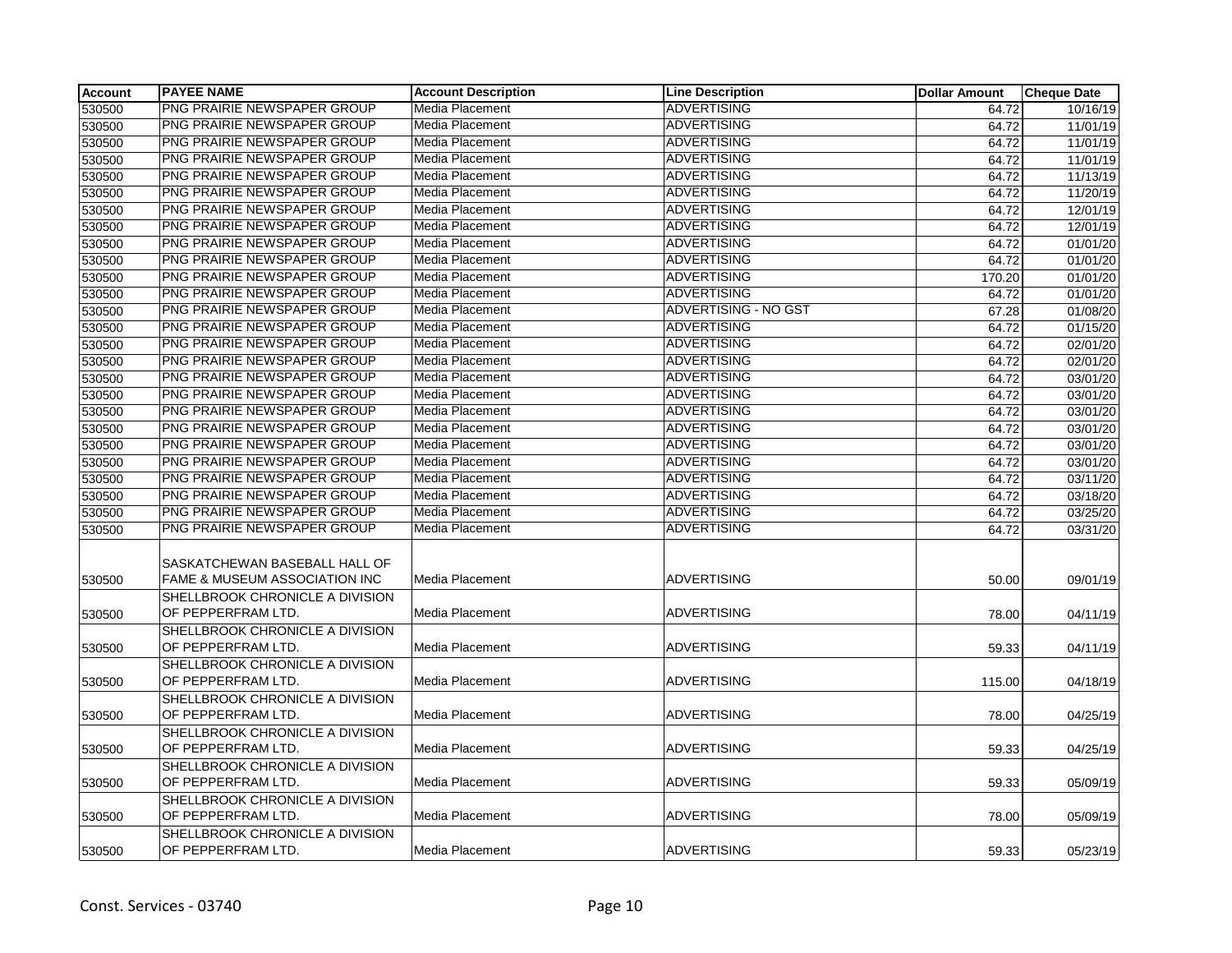| <b>Account</b> | <b>PAYEE NAME</b>               | <b>Account Description</b> | <b>Line Description</b> | <b>Dollar Amount</b> | <b>Cheque Date</b> |
|----------------|---------------------------------|----------------------------|-------------------------|----------------------|--------------------|
|                | SHELLBROOK CHRONICLE A DIVISION |                            |                         |                      |                    |
| 530500         | OF PEPPERFRAM LTD.              | Media Placement            | <b>ADVERTISING</b>      | 78.00                | 05/23/19           |
|                | SHELLBROOK CHRONICLE A DIVISION |                            |                         |                      |                    |
| 530500         | OF PEPPERFRAM LTD.              | Media Placement            | <b>ADVERTISING</b>      | 59.33                | 06/06/19           |
|                | SHELLBROOK CHRONICLE A DIVISION |                            |                         |                      |                    |
| 530500         | OF PEPPERFRAM LTD.              | Media Placement            | <b>ADVERTISING</b>      | 78.00                | 06/06/19           |
|                | SHELLBROOK CHRONICLE A DIVISION |                            |                         |                      |                    |
| 530500         | OF PEPPERFRAM LTD.              | Media Placement            | <b>ADVERTISING</b>      | 59.33                | 07/01/19           |
|                | SHELLBROOK CHRONICLE A DIVISION |                            |                         |                      |                    |
| 530500         | OF PEPPERFRAM LTD.              | Media Placement            | <b>ADVERTISING</b>      | 78.00                | 07/01/19           |
|                | SHELLBROOK CHRONICLE A DIVISION |                            |                         |                      |                    |
| 530500         | OF PEPPERFRAM LTD.              | Media Placement            | <b>ADVERTISING</b>      | 117.50               | 07/01/19           |
|                | SHELLBROOK CHRONICLE A DIVISION |                            |                         |                      |                    |
| 530500         | OF PEPPERFRAM LTD.              | Media Placement            | <b>ADVERTISING</b>      | 84.00                | 07/01/19           |
|                | SHELLBROOK CHRONICLE A DIVISION |                            |                         |                      |                    |
| 530500         | OF PEPPERFRAM LTD.              | Media Placement            | <b>ADVERTISING</b>      | 78.00                | 07/04/19           |
|                | SHELLBROOK CHRONICLE A DIVISION |                            |                         |                      |                    |
| 530500         | OF PEPPERFRAM LTD.              | Media Placement            | <b>ADVERTISING</b>      | 59.33                | 07/04/19           |
|                | SHELLBROOK CHRONICLE A DIVISION |                            |                         |                      |                    |
| 530500         | OF PEPPERFRAM LTD.              | Media Placement            | <b>ADVERTISING</b>      | 78.00                | 07/11/19           |
|                | SHELLBROOK CHRONICLE A DIVISION |                            |                         |                      |                    |
| 530500         | OF PEPPERFRAM LTD.              | Media Placement            | <b>ADVERTISING</b>      | 59.33                | 07/11/19           |
|                | SHELLBROOK CHRONICLE A DIVISION |                            |                         |                      |                    |
| 530500         | OF PEPPERFRAM LTD.              | Media Placement            | <b>ADVERTISING</b>      | 59.33                | 07/18/19           |
|                | SHELLBROOK CHRONICLE A DIVISION |                            |                         |                      |                    |
| 530500         | OF PEPPERFRAM LTD.              | Media Placement            | <b>ADVERTISING</b>      | 78.00                | 07/18/19           |
|                | SHELLBROOK CHRONICLE A DIVISION |                            |                         |                      |                    |
| 530500         | OF PEPPERFRAM LTD.              | Media Placement            | <b>ADVERTISING</b>      | 78.00                | 08/01/19           |
|                | SHELLBROOK CHRONICLE A DIVISION |                            |                         |                      |                    |
| 530500         | OF PEPPERFRAM LTD.              | Media Placement            | <b>ADVERTISING</b>      | 59.33                | 08/01/19           |
|                | SHELLBROOK CHRONICLE A DIVISION |                            |                         |                      |                    |
| 530500         | OF PEPPERFRAM LTD.              | Media Placement            | <b>ADVERTISING</b>      | 78.00                | 08/15/19           |
|                | SHELLBROOK CHRONICLE A DIVISION |                            |                         |                      |                    |
| 530500         | OF PEPPERFRAM LTD.              | Media Placement            | <b>ADVERTISING</b>      | 59.33                | 08/15/19           |
|                | SHELLBROOK CHRONICLE A DIVISION |                            |                         |                      |                    |
| 530500         | OF PEPPERFRAM LTD.              | Media Placement            | <b>ADVERTISING</b>      | 59.33                | 09/01/19           |
|                | SHELLBROOK CHRONICLE A DIVISION |                            |                         |                      |                    |
| 530500         | OF PEPPERFRAM LTD.              | Media Placement            | <b>ADVERTISING</b>      | 78.00                | 09/01/19           |
|                | SHELLBROOK CHRONICLE A DIVISION |                            |                         |                      |                    |
| 530500         | OF PEPPERFRAM LTD.              | Media Placement            | <b>ADVERTISING</b>      | 59.33                | 09/12/19           |
|                | SHELLBROOK CHRONICLE A DIVISION |                            |                         |                      |                    |
| 530500         | OF PEPPERFRAM LTD.              | Media Placement            | <b>ADVERTISING</b>      | 78.00                | 09/12/19           |
|                | SHELLBROOK CHRONICLE A DIVISION |                            |                         |                      |                    |
| 530500         | OF PEPPERFRAM LTD.              | <b>Media Placement</b>     | ADVERTISING             | 78.00                | 10/01/19           |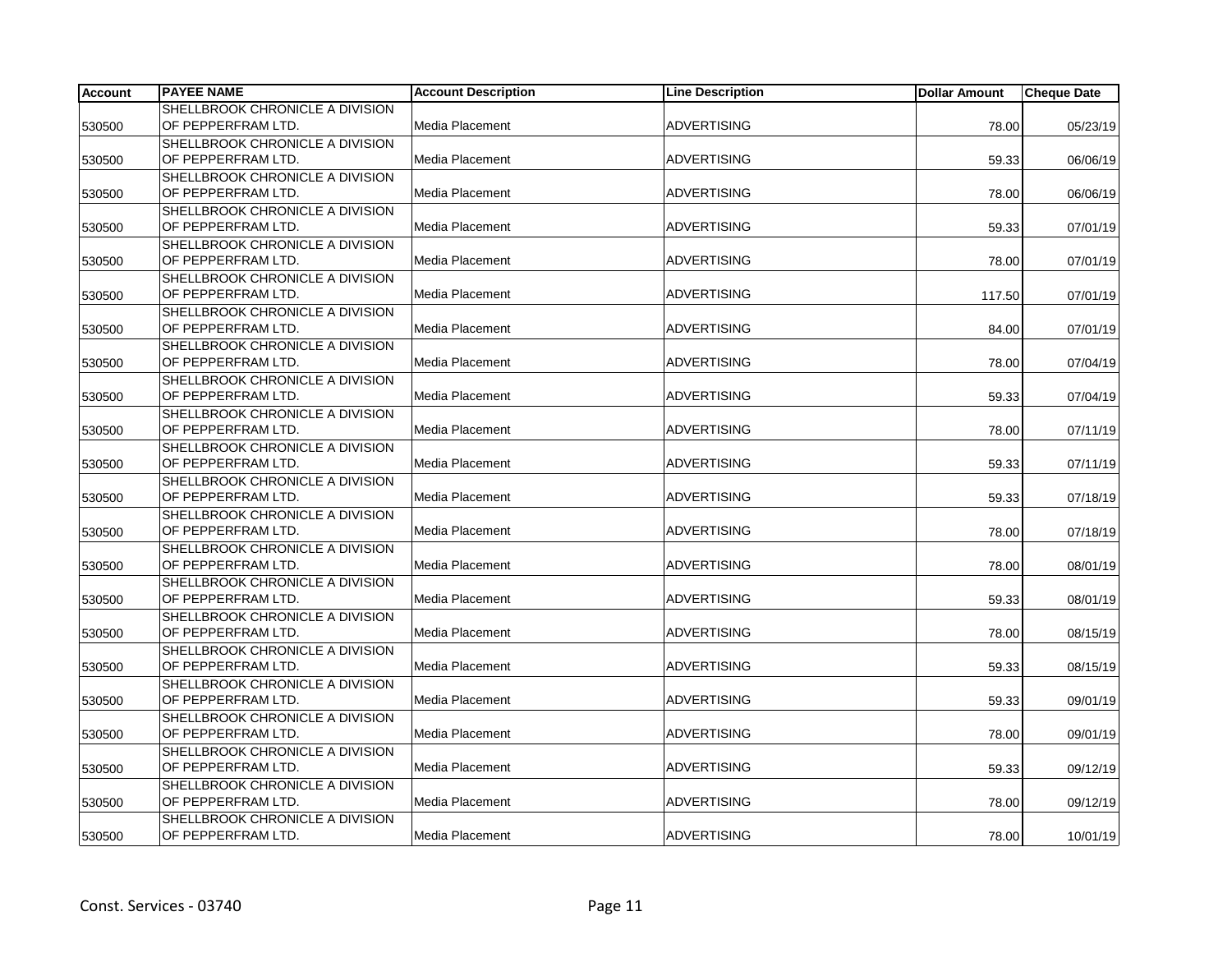| <b>Account</b> | <b>PAYEE NAME</b>               | <b>Account Description</b> | <b>Line Description</b> | <b>Dollar Amount</b> | <b>Cheque Date</b> |
|----------------|---------------------------------|----------------------------|-------------------------|----------------------|--------------------|
|                | SHELLBROOK CHRONICLE A DIVISION |                            |                         |                      |                    |
| 530500         | OF PEPPERFRAM LTD.              | Media Placement            | <b>ADVERTISING</b>      | 59.33                | 10/01/19           |
|                | SHELLBROOK CHRONICLE A DIVISION |                            |                         |                      |                    |
| 530500         | OF PEPPERFRAM LTD.              | Media Placement            | <b>ADVERTISING</b>      | 115.00               | 10/03/19           |
|                | SHELLBROOK CHRONICLE A DIVISION |                            |                         |                      |                    |
| 530500         | OF PEPPERFRAM LTD.              | Media Placement            | <b>ADVERTISING</b>      | 78.00                | 10/10/19           |
|                | SHELLBROOK CHRONICLE A DIVISION |                            |                         |                      |                    |
| 530500         | OF PEPPERFRAM LTD.              | Media Placement            | <b>ADVERTISING</b>      | 59.33                | 10/10/19           |
|                | SHELLBROOK CHRONICLE A DIVISION |                            |                         |                      |                    |
| 530500         | OF PEPPERFRAM LTD.              | Media Placement            | <b>ADVERTISING</b>      | 78.00                | 11/01/19           |
|                | SHELLBROOK CHRONICLE A DIVISION |                            |                         |                      |                    |
| 530500         | OF PEPPERFRAM LTD.              | Media Placement            | <b>ADVERTISING</b>      | 59.33                | 11/01/19           |
|                | SHELLBROOK CHRONICLE A DIVISION |                            |                         |                      |                    |
| 530500         | OF PEPPERFRAM LTD.              | Media Placement            | <b>ADVERTISING</b>      | 78.00                | 11/07/19           |
|                | SHELLBROOK CHRONICLE A DIVISION |                            |                         |                      |                    |
| 530500         | OF PEPPERFRAM LTD.              | Media Placement            | <b>ADVERTISING</b>      | 59.33                | 11/07/19           |
|                | SHELLBROOK CHRONICLE A DIVISION |                            |                         |                      |                    |
| 530500         | OF PEPPERFRAM LTD.              | Media Placement            | <b>ADVERTISING</b>      | 59.33                | 11/21/19           |
|                | SHELLBROOK CHRONICLE A DIVISION |                            |                         |                      |                    |
| 530500         | OF PEPPERFRAM LTD.              | Media Placement            | <b>ADVERTISING</b>      | 78.00                | 11/21/19           |
|                | SHELLBROOK CHRONICLE A DIVISION |                            |                         |                      |                    |
| 530500         | OF PEPPERFRAM LTD.              | Media Placement            | <b>ADVERTISING</b>      | 78.00                | 12/05/19           |
|                | SHELLBROOK CHRONICLE A DIVISION |                            |                         |                      |                    |
| 530500         | OF PEPPERFRAM LTD.              | Media Placement            | <b>ADVERTISING</b>      | 59.33                | 12/05/19           |
|                | SHELLBROOK CHRONICLE A DIVISION |                            |                         |                      |                    |
| 530500         | OF PEPPERFRAM LTD.              | Media Placement            | <b>ADVERTISING</b>      | 78.00                | 01/01/20           |
|                | SHELLBROOK CHRONICLE A DIVISION |                            |                         |                      |                    |
| 530500         | OF PEPPERFRAM LTD.              | Media Placement            | <b>ADVERTISING</b>      | 59.33                | 01/01/20           |
|                | SHELLBROOK CHRONICLE A DIVISION |                            |                         |                      |                    |
| 530500         | OF PEPPERFRAM LTD.              | Media Placement            | <b>ADVERTISING</b>      | 59.33                | 01/02/20           |
|                | SHELLBROOK CHRONICLE A DIVISION |                            |                         |                      |                    |
| 530500         | OF PEPPERFRAM LTD.              | Media Placement            | <b>ADVERTISING</b>      | 78.00                | 01/02/20           |
|                | SHELLBROOK CHRONICLE A DIVISION |                            |                         |                      |                    |
| 530500         | OF PEPPERFRAM LTD.              | Media Placement            | <b>ADVERTISING</b>      | 78.00                | 01/16/20           |
|                | SHELLBROOK CHRONICLE A DIVISION |                            |                         |                      |                    |
| 530500         | OF PEPPERFRAM LTD.              | Media Placement            | <b>ADVERTISING</b>      | 59.33                | 01/16/20           |
|                | SHELLBROOK CHRONICLE A DIVISION |                            |                         |                      |                    |
| 530500         | OF PEPPERFRAM LTD.              | Media Placement            | <b>ADVERTISING</b>      | 143.33               | 02/01/20           |
|                | SHELLBROOK CHRONICLE A DIVISION |                            |                         |                      |                    |
| 530500         | OF PEPPERFRAM LTD.              | Media Placement            | <b>ADVERTISING</b>      | 80.34                | 02/01/20           |
|                | SHELLBROOK CHRONICLE A DIVISION |                            |                         |                      |                    |
| 530500         | OF PEPPERFRAM LTD.              | Media Placement            | <b>ADVERTISING</b>      | 61.10                | 02/01/20           |
|                | SHELLBROOK CHRONICLE A DIVISION |                            |                         |                      |                    |
| 530500         | OF PEPPERFRAM LTD.              | <b>Media Placement</b>     | <b>ADVERTISING</b>      | 100.00               | 03/01/20           |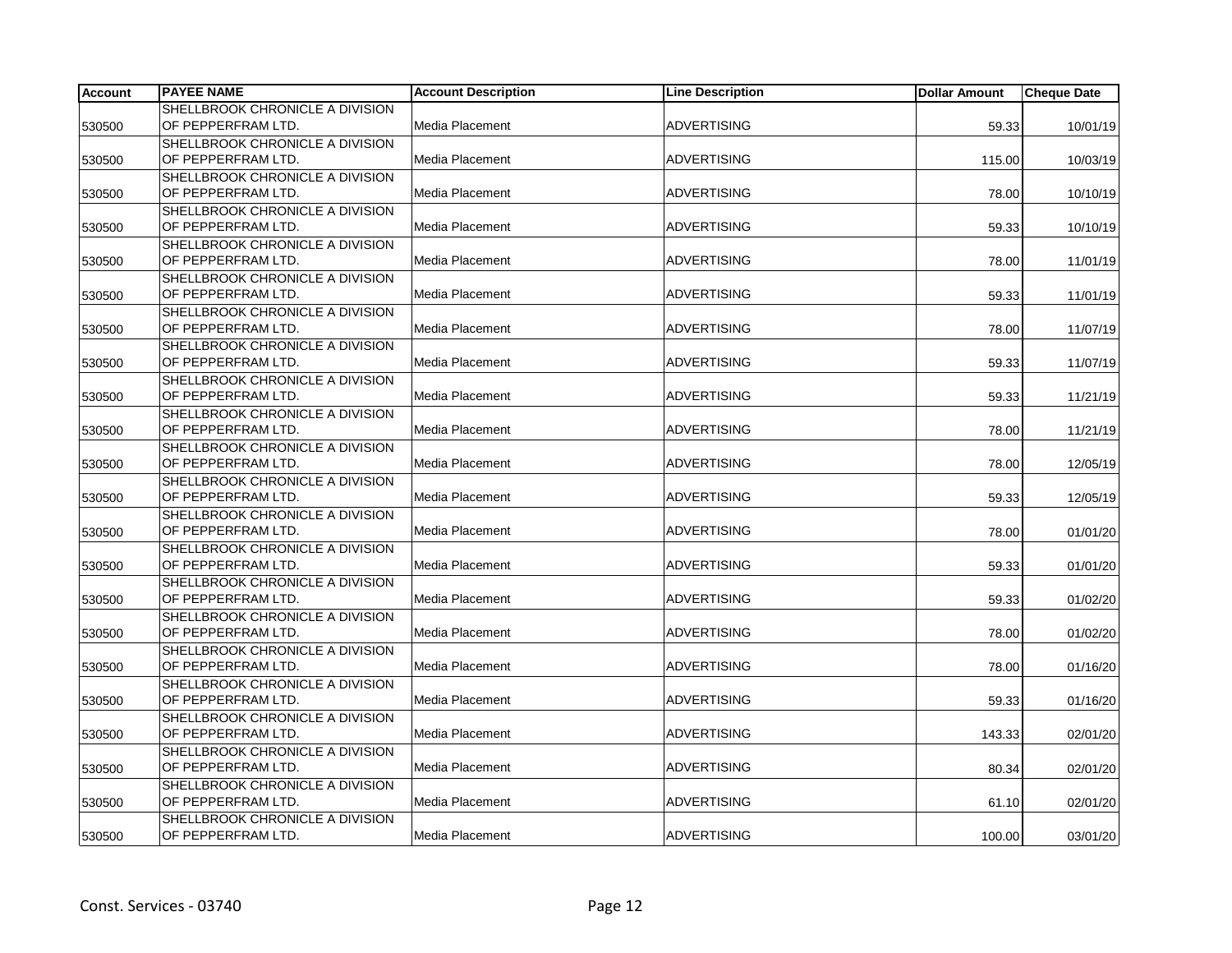| <b>Account</b> | <b>PAYEE NAME</b>                                  | <b>Account Description</b>             | <b>Line Description</b>         | <b>Dollar Amount</b> | <b>Cheque Date</b> |
|----------------|----------------------------------------------------|----------------------------------------|---------------------------------|----------------------|--------------------|
|                | SHELLBROOK CHRONICLE A DIVISION                    |                                        |                                 |                      |                    |
| 530500         | OF PEPPERFRAM LTD.                                 | Media Placement                        | <b>ADVERTISING</b>              | 80.34                | 03/01/20           |
|                | SHELLBROOK CHRONICLE A DIVISION                    |                                        |                                 |                      |                    |
| 530500         | OF PEPPERFRAM LTD.                                 | Media Placement                        | <b>ADVERTISING</b>              | 61.10                | 03/01/20           |
|                | SHELLBROOK CHRONICLE A DIVISION                    |                                        |                                 |                      |                    |
| 530500         | OF PEPPERFRAM LTD.                                 | Media Placement                        | <b>ADVERTISING</b>              | 61.10                | 03/01/20           |
|                | SHELLBROOK CHRONICLE A DIVISION                    |                                        |                                 |                      |                    |
| 530500         | OF PEPPERFRAM LTD.                                 | Media Placement                        | <b>ADVERTISING</b>              | 80.34                | 03/01/20           |
|                | SHELLBROOK CHRONICLE A DIVISION                    |                                        |                                 |                      |                    |
| 530500         | OF PEPPERFRAM LTD.                                 | Media Placement                        | <b>ADVERTISING</b>              | 80.34                | 03/12/20           |
|                | SHELLBROOK CHRONICLE A DIVISION                    |                                        |                                 |                      |                    |
| 530500         | OF PEPPERFRAM LTD.                                 | Media Placement                        | <b>ADVERTISING</b>              | 61.10                | 03/12/20           |
|                | SHELLBROOK CHRONICLE A DIVISION                    |                                        |                                 |                      |                    |
| 530500         | OF PEPPERFRAM LTD.                                 | Media Placement                        | <b>ADVERTISING</b>              | 61.10                | 03/26/20           |
| 530500         | <b>STENE SIGNS LTD.</b>                            | Media Placement                        | ADVERTISING - NO GST            | 250.00               | 02/01/20           |
| 530500         | STENE SIGNS LTD.                                   | Media Placement                        | <b>ADVERTISING</b>              | 250.00               | 03/01/20           |
| 530800         | <b>WESTERN LITHO PRINTERS LTD.</b>                 | <b>Publications</b>                    | <b>NEWSLETTERS</b>              | 930.00               | 07/01/19           |
|                |                                                    |                                        |                                 |                      |                    |
| 530900         | MEADOW ROSE FLORAL, HOME & GIFTS Promotional Items |                                        | POINSETTIAS - NO GST            | 190.80               | 01/01/20           |
| 530900         | MOE, SCOTT R                                       | <b>Promotional Items</b>               | <b>REIMB: PROVINCIAL FLAGS</b>  | 159.87               | 10/01/19           |
| 530900         | MOE, SCOTT R                                       | <b>Promotional Items</b>               | <b>REIMB: PROMOTIONAL ITEMS</b> | 147.87               | 10/01/19           |
| 530900         | MOE, SCOTT R                                       | <b>Promotional Items</b>               | REIMB: FLORAL ARRANGEMENT       | 124.94               | 02/01/20           |
| 530900         | SHELLBROOK FLOWER SHOP                             | <b>Promotional Items</b>               | <b>POINTSETTAS</b>              | 450.36               | 01/01/20           |
| 542000         | <b>FITCH, SALLY M</b>                              | Travel                                 | C.A. TRAVEL JUNE 25, 2019       | 547.24               | 07/01/19           |
| 542000         | <b>FITCH, SALLY M</b>                              | Travel                                 | C.A. TRAVEL DECEMBER 16, 2019   | 138.84               | 01/01/20           |
| 542000         | <b>FITCH, SALLY M</b>                              | Travel                                 | C.A. TRAVEL JANUARY 15, 2020    | 74.66                | 01/15/20           |
|                |                                                    | Deputy Minister/Ministry Head Business |                                 |                      |                    |
| 543201         | <b>CONEXUS ARTS CENTRE</b>                         | Expenses - Refreshments                | STUDENT DRINKS - SCOTT MOE      | 34.00                | 07/01/19           |
| 550200         | <b>JENSON PUBLISHING</b>                           | Books, Mags and Ref Materials          | <b>SUBSCRIPTION</b>             | 125.00               | 03/13/20           |
| 550200         | MOE, SCOTT R                                       | Books, Mags and Ref Materials          | <b>REIMB: SUBSCRIPTION</b>      | 44.99                | 07/04/19           |
| 550200         | MOE, SCOTT R                                       | Books, Mags and Ref Materials          | <b>REIMB: SUBSCRIPTION</b>      | 262.40               | 08/01/19           |
| 550200         | <b>MOE, SCOTT R</b>                                | Books, Mags and Ref Materials          | <b>REIMB: SUBSCRIPTION</b>      | 373.56               | 08/07/19           |
| 550200         | MOE, SCOTT R                                       | Books, Mags and Ref Materials          | <b>REIMB: SUBSCRIPTION</b>      | 22.18                | 08/11/19           |
| 550200         | MOE, SCOTT R                                       | Books, Mags and Ref Materials          | <b>REIMB: SUBSCRIPTION</b>      | 61.03                | 09/07/19           |
| 550200         | MOE, SCOTT R                                       | Books, Mags and Ref Materials          | <b>REIMB: SUBSCRIPTION</b>      | 11.09                | 10/01/19           |
| 550200         | MOE, SCOTT R                                       | Books, Mags and Ref Materials          | <b>REIMB: SUBSCRIPTION</b>      | 382.93               | 10/11/19           |
| 550200         | MOE, SCOTT R                                       | Books, Mags and Ref Materials          | <b>REIMB: SUBSCRIPTION</b>      | 22.18                | 10/17/19           |
| 550200         | MOE, SCOTT R                                       | Books, Mags and Ref Materials          | <b>REIMB: SUBSCRIPTION</b>      | 49.94                | 11/07/19           |
| 550200         | MOE, SCOTT R                                       | Books, Mags and Ref Materials          | <b>REIMB: SUBSCRIPTION</b>      | 22.18                | 11/20/19           |
| 550200         | MOE, SCOTT R                                       | Books, Mags and Ref Materials          | <b>REIMB: SUBSCRIPTION</b>      | 49.94                | 12/06/19           |
| 550200         | MOE, SCOTT R                                       | Books, Mags and Ref Materials          | <b>REIMB: SUBSCRIPTION</b>      | 22.18                | 01/01/20           |
| 550200         | MOE, SCOTT R                                       | Books, Mags and Ref Materials          | <b>REIMB: SUBSCRIPTION</b>      | 22.18                | 03/01/20           |
| 550200         | MOE, SCOTT R                                       | Books, Mags and Ref Materials          | <b>REIMB: SUBSCRIPTION</b>      | 22.18                | 03/02/20           |
|                | SHELLBROOK CHRONICLE A DIVISION                    |                                        |                                 |                      |                    |
| 550200         | OF PEPPERFRAM LTD.                                 | Books, Mags and Ref Materials          | SUBSCRIPTION - SCOTT MOE, MLA   | 150.00               | 01/09/20           |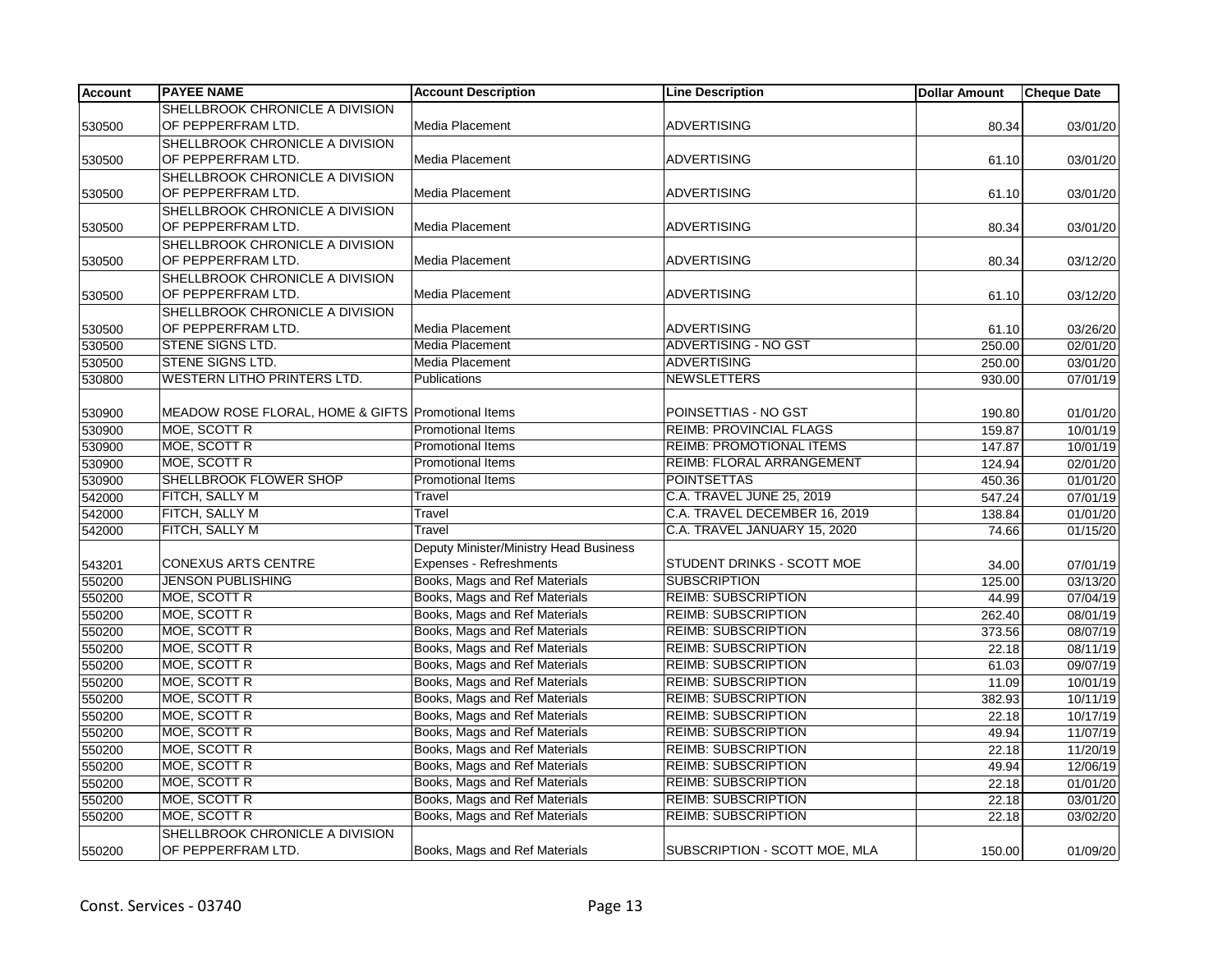| <b>Account</b> | <b>PAYEE NAME</b>              | <b>Account Description</b>         | <b>Line Description</b>       | <b>Dollar Amount</b> | <b>Cheque Date</b> |
|----------------|--------------------------------|------------------------------------|-------------------------------|----------------------|--------------------|
| 555000         | <b>CORPORATE EXPRESS</b>       | <b>Other Material and Supplies</b> | <b>OFFICE SUPPLIES</b>        | 54.09                | 07/22/19           |
| 555000         | <b>CORPORATE EXPRESS</b>       | Other Material and Supplies        | <b>OFFICE SUPPLIES</b>        | 61.46                | 07/22/19           |
| 555000         | <b>CORPORATE EXPRESS</b>       | Other Material and Supplies        | <b>OFFICE SUPPLIES</b>        | 28.59                | 03/06/20           |
| 555000         | <b>CORPORATE EXPRESS</b>       | Other Material and Supplies        | <b>OFFICE SUPPLIES</b>        | 130.08               | 03/06/20           |
| 555000         | <b>ICEBERG PURE WATER</b>      | Other Material and Supplies        | <b>OFFICE SUPPLIES</b>        | 8.00                 | 05/01/19           |
| 555000         | <b>ICEBERG PURE WATER</b>      | Other Material and Supplies        | <b>OFFICE SUPPLIES</b>        | 16.00                | 07/01/19           |
| 555000         | <b>ICEBERG PURE WATER</b>      | Other Material and Supplies        | <b>OFFICE SUPPLIES</b>        | 12.00                | 09/01/19           |
| 555000         | MOE, SCOTT R                   | Other Material and Supplies        | <b>REIMB: OFFICE SUPPLIES</b> | 112.26               | 11/01/19           |
| 555000         | MOE, SCOTT R                   | Other Material and Supplies        | <b>REIMB: OFFICE SUPPLIES</b> | 77.69                | 03/01/20           |
| 555000         | IMOE. SCOTT R                  | Other Material and Supplies        | <b>REIMB: OFFICE SUPPLIES</b> | 38.99                | 03/02/20           |
| 555000         | <b>SHELLBROOK BIGWAY FOODS</b> | Other Material and Supplies        | <b>OFFICE SUPPLIES</b>        | 23.98                | 06/03/19           |
| 555000         | <b>SHELLBROOK BIGWAY FOODS</b> | Other Material and Supplies        | <b>OFFICE SUPPLIES</b>        | 8.31                 | 07/10/19           |
| 555000         | <b>SHELLBROOK BIGWAY FOODS</b> | Other Material and Supplies        | <b>OFFICE SUPPLIES</b>        | 9.99                 | 07/19/19           |
| 555000         | <b>SHELLBROOK BIGWAY FOODS</b> | Other Material and Supplies        | <b>OFFICE SUPPLIES</b>        | 15.77                | 09/10/19           |
| 555000         | <b>SHELLBROOK BIGWAY FOODS</b> | Other Material and Supplies        | <b>OFFICE SUPPLIES</b>        | 11.49                | 11/01/19           |
| 555000         | <b>SHELLBROOK BIGWAY FOODS</b> | Other Material and Supplies        | <b>OFFICE SUPPLIES</b>        | 11.05                | 12/01/19           |
| 555000         | <b>SHELLBROOK BIGWAY FOODS</b> | Other Material and Supplies        | <b>OFFICE SUPPLIES</b>        | 16.30                | 12/06/19           |
| 564300         | MOE, SCOTT R                   | Computer Hardware - Exp.           | <b>REIMB: FLEX SCREEN</b>     | 62.99                | 01/17/20           |